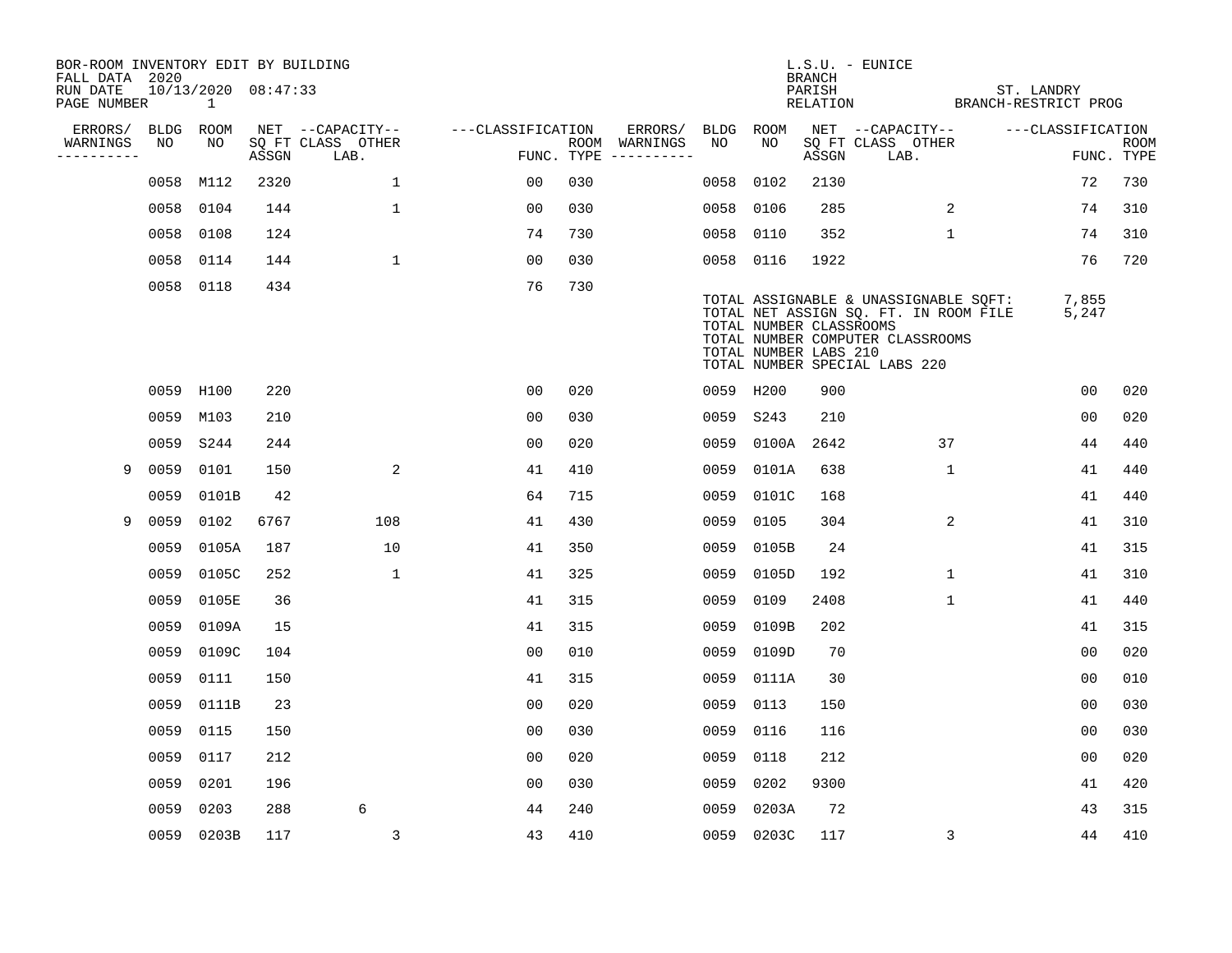| BOR-ROOM INVENTORY EDIT BY BUILDING<br>FALL DATA 2020 |      |                          |       |                           |                   |     |                                      |      |                                                  | <b>BRANCH</b>      | L.S.U. - EUNICE                                                                                                                                     |                                    |                           |
|-------------------------------------------------------|------|--------------------------|-------|---------------------------|-------------------|-----|--------------------------------------|------|--------------------------------------------------|--------------------|-----------------------------------------------------------------------------------------------------------------------------------------------------|------------------------------------|---------------------------|
| RUN DATE<br>PAGE NUMBER                               |      | 10/13/2020 08:47:33<br>2 |       |                           |                   |     |                                      |      |                                                  | PARISH<br>RELATION |                                                                                                                                                     | ST. LANDRY<br>BRANCH-RESTRICT PROG |                           |
| ERRORS/                                               | BLDG | ROOM                     |       | NET --CAPACITY--          | ---CLASSIFICATION |     | ERRORS/                              | BLDG | ROOM                                             |                    | NET --CAPACITY--                                                                                                                                    | ---CLASSIFICATION                  |                           |
| WARNINGS<br>----------                                | NO   | NO                       | ASSGN | SQ FT CLASS OTHER<br>LAB. |                   |     | ROOM WARNINGS<br>FUNC. TYPE $------$ | NO   | NO                                               | ASSGN              | SQ FT CLASS OTHER<br>LAB.                                                                                                                           |                                    | <b>ROOM</b><br>FUNC. TYPE |
|                                                       | 0059 | 0203D 1340               |       | 40                        | 44                | 240 |                                      | 0059 | 0203E                                            | 143                | $\mathbf{1}$                                                                                                                                        | 43                                 | 310                       |
|                                                       | 0059 | 0203F                    | 135   |                           | 44                | 731 |                                      | 0059 | 0204                                             | 374                | 24                                                                                                                                                  | 11                                 | 680                       |
|                                                       | 0059 | 0206                     | 165   |                           | 43                | 440 |                                      | 0059 | 0207                                             | 140                |                                                                                                                                                     | 43                                 | 315                       |
|                                                       | 0059 | 0207A                    | 54    |                           | 0 <sub>0</sub>    | 010 |                                      | 0059 | 0209                                             | 154                | 3                                                                                                                                                   | 00                                 | 030                       |
|                                                       | 0059 | 0211                     | 154   | 3                         | 0 <sub>0</sub>    | 030 |                                      | 0059 | 0213                                             | 2728               | 30                                                                                                                                                  | 44                                 | 240                       |
|                                                       |      | 0059 0214                | 192   | 8                         | 11                | 410 |                                      |      | 0059 0216                                        | 152                | 5                                                                                                                                                   | 11                                 | 410                       |
|                                                       |      | 0059 0221                | 493   | 19                        | 92                | 650 |                                      |      | 0059 0224                                        | 144                | 7                                                                                                                                                   | 41                                 | 420                       |
|                                                       |      | 0059 H100B               | 165   |                           | 0 <sub>0</sub>    | 020 |                                      |      | 0059 M207B                                       | 23                 |                                                                                                                                                     | 0 <sub>0</sub>                     | 030                       |
|                                                       |      | 0059 S200A               | 165   |                           | 0 <sub>0</sub>    | 020 |                                      |      | TOTAL NUMBER CLASSROOMS<br>TOTAL NUMBER LABS 210 |                    | TOTAL ASSIGNABLE & UNASSIGNABLE SOFT:<br>TOTAL NET ASSIGN SQ. FT. IN ROOM FILE<br>TOTAL NUMBER COMPUTER CLASSROOMS<br>TOTAL NUMBER SPECIAL LABS 220 | 33,839<br>30,077                   |                           |
|                                                       |      | 0060 E255                | 53    |                           | 00                | 020 |                                      |      | 0060 H100                                        | 4180               |                                                                                                                                                     | 0 <sub>0</sub>                     | 020                       |
|                                                       | 0060 | H200                     | 3568  |                           | 00                | 020 |                                      | 0060 | H300                                             | 3516               |                                                                                                                                                     | 0 <sub>0</sub>                     | 020                       |
|                                                       | 0060 | 0100                     | 448   |                           | 0 <sub>0</sub>    | 030 |                                      | 0060 | 0101                                             | 24                 |                                                                                                                                                     | 0 <sub>0</sub>                     | 030                       |
|                                                       | 0060 | 0102                     | 288   | 15                        | 63                | 350 |                                      | 0060 | 0104                                             | 100                |                                                                                                                                                     | 63                                 | 315                       |
|                                                       | 0060 | 0105                     | 312   | $\mathbf{1}$              | 63                | 315 |                                      | 0060 | 0105A                                            | 324                | $\mathbf{1}$                                                                                                                                        | 63                                 | 325                       |
|                                                       | 0060 | 0105B                    | 475   | $\mathbf 1$               | 61                | 325 |                                      | 0060 | 0105C                                            | 20                 | $\mathbf 1$                                                                                                                                         | 0 <sub>0</sub>                     | 030                       |
|                                                       | 0060 | 0106                     | 84    |                           | 63                | 315 |                                      | 0060 | 0108                                             | 120                | 1                                                                                                                                                   | 81                                 | 081                       |
|                                                       | 0060 | 0111                     | 180   | $\mathbf 1$               | 62                | 310 |                                      | 0060 | 0111A                                            | 288                | 5                                                                                                                                                   | 61                                 | 325                       |
|                                                       | 0060 | 0112                     | 2800  | 206                       | 11                | 610 |                                      | 0060 | 0112A                                            | 429                |                                                                                                                                                     | 0 <sub>0</sub>                     | 030                       |
|                                                       | 0060 | 0115                     | 504   | $\overline{4}$            | 62                | 313 |                                      | 0060 | 0115A                                            | 180                | $\mathbf{1}$                                                                                                                                        | 62                                 | 314                       |
|                                                       |      | 0060 0115B               | 20    | $\mathbf 1$               | 62                | 314 |                                      | 0060 | 0118                                             | 230                | 1                                                                                                                                                   | 62                                 | 314                       |
|                                                       | 0060 | 0119                     | 30    |                           | 0 <sub>0</sub>    | 030 |                                      | 0060 | 0120                                             | 263                | $\mathbf{1}$                                                                                                                                        | 62                                 | 314                       |
|                                                       | 0060 | 0122                     | 108   | $\mathbf{1}$              | 62                | 314 |                                      | 0060 | 0123                                             | 56                 |                                                                                                                                                     | 0 <sub>0</sub>                     | 010                       |
|                                                       |      | 0060 0124                | 240   | $\mathbf{1}$              | 62                | 315 |                                      |      | 0060 0127                                        | 430                |                                                                                                                                                     | 62                                 | 315                       |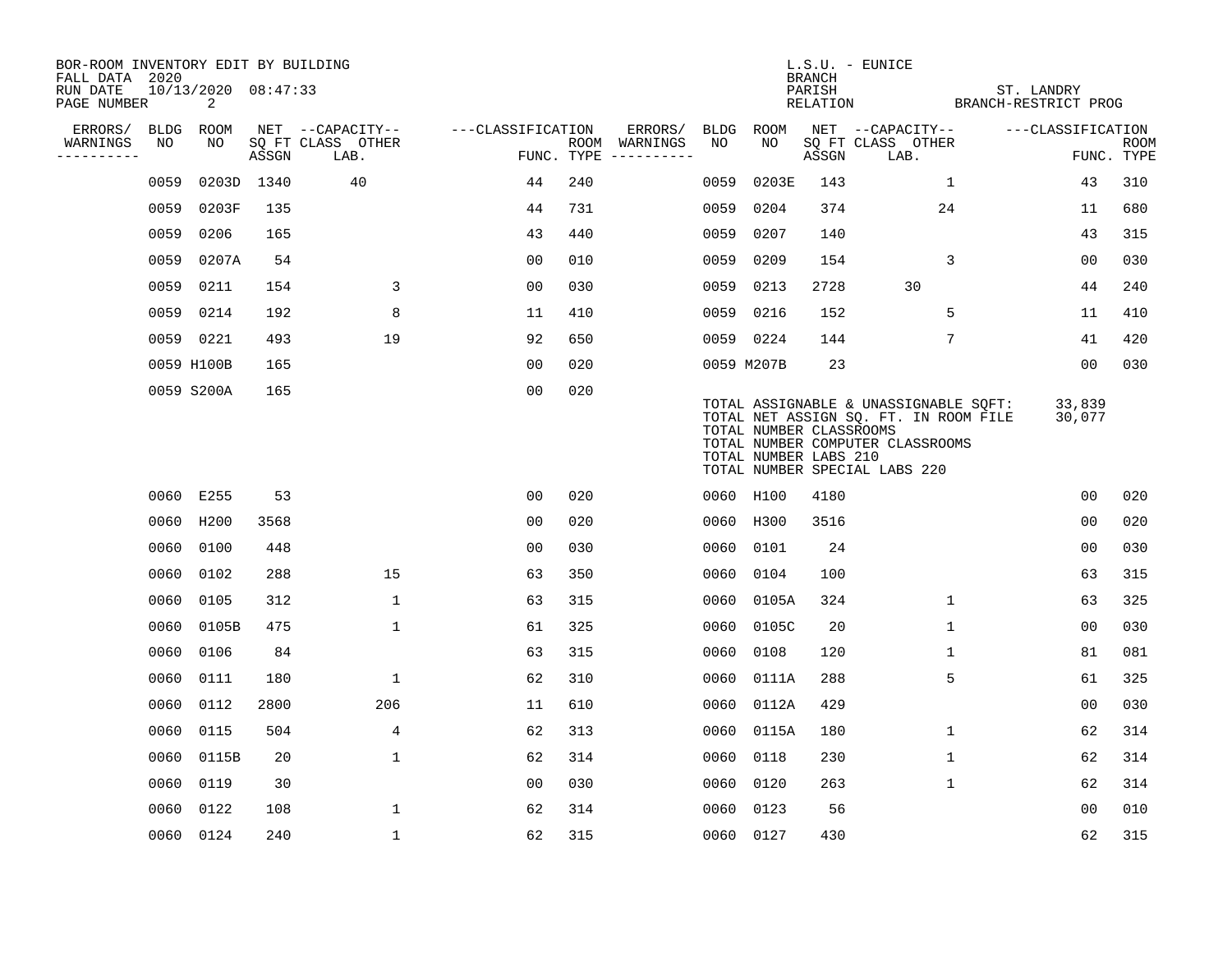| BOR-ROOM INVENTORY EDIT BY BUILDING<br>FALL DATA 2020 |      |                          |       |                           |                         |                   |            |                             |             |             | <b>BRANCH</b>      | L.S.U. - EUNICE           |              |                                    |                |                           |
|-------------------------------------------------------|------|--------------------------|-------|---------------------------|-------------------------|-------------------|------------|-----------------------------|-------------|-------------|--------------------|---------------------------|--------------|------------------------------------|----------------|---------------------------|
| RUN DATE<br>PAGE NUMBER                               |      | 10/13/2020 08:47:33<br>3 |       |                           |                         |                   |            |                             |             |             | PARISH<br>RELATION |                           |              | ST. LANDRY<br>BRANCH-RESTRICT PROG |                |                           |
| ERRORS/                                               | BLDG | ROOM                     |       | NET --CAPACITY--          |                         | ---CLASSIFICATION |            | ERRORS/                     | <b>BLDG</b> | <b>ROOM</b> |                    | NET --CAPACITY--          |              | ---CLASSIFICATION                  |                |                           |
| WARNINGS<br>----------                                | NO   | NO                       | ASSGN | SQ FT CLASS OTHER<br>LAB. |                         |                   | FUNC. TYPE | ROOM WARNINGS<br>---------- | NO          | NO          | ASSGN              | SQ FT CLASS OTHER<br>LAB. |              |                                    |                | <b>ROOM</b><br>FUNC. TYPE |
|                                                       | 0060 | 0128                     | 240   |                           | 1                       | 53                | 310        |                             | 0060        | 0131        | 56                 |                           |              |                                    | 00             | 010                       |
|                                                       | 0060 | 0132                     | 30    |                           |                         | 0 <sub>0</sub>    | 030        |                             | 0060        | 0134        | 240                |                           | 6            |                                    | 92             | 650                       |
|                                                       | 0060 | 0138                     | 540   |                           | 3                       | 62                | 314        |                             | 0060        | 0139        | 452                | 22                        |              |                                    | 11             | 140                       |
|                                                       | 0060 | 0140                     | 559   | 35                        |                         | 11                | 110        |                             | 0060        | 0141        | 456                | 29                        |              |                                    | 11             | 110                       |
|                                                       | 0060 | 0142                     | 580   | 35                        |                         | 11                | 110        |                             | 0060        | 0143        | 454                |                           | 30           |                                    | 50             | 310                       |
|                                                       | 0060 | 0144                     | 580   | 35                        |                         | 11                | 110        |                             | 0060        | 0145        | 350                |                           | 12           |                                    | 53             | 310                       |
|                                                       | 0060 | 0145A                    | 175   |                           | $\mathbf 1$             | 53                | 310        |                             | 0060        | 0145B       | 174                |                           | $\mathbf{1}$ |                                    | 53             | 310                       |
|                                                       | 0060 | 0146                     | 244   |                           | 2                       | 51                | 314        |                             | 0060        | 0146A       | 96                 |                           |              |                                    | 53             | 315                       |
|                                                       | 0060 | 0146B                    | 220   |                           | 1                       | 51                | 325        |                             | 0060        | 0147        | 492                |                           | 15           |                                    | 53             | 410                       |
|                                                       | 0060 | 0147A                    | 102   |                           | $\mathbf{1}$            | 53                | 314        |                             | 0060        | 0147B       | 102                |                           | $\mathbf{1}$ |                                    | 53             | 314                       |
|                                                       | 0060 | 0150                     | 210   |                           | $\mathbf{1}$            | 65                | 314        |                             | 0060        | 0150A       | 232                |                           | 1            |                                    | 65             | 325                       |
|                                                       | 0060 | 0151                     | 54    |                           |                         | 0 <sub>0</sub>    | 020        |                             | 0060        | 0151A       | 152                |                           | 3            |                                    | 0 <sub>0</sub> | 030                       |
|                                                       | 0060 | 0152                     | 120   |                           |                         | 50                | 315        |                             | 0060        | 0152A       | 120                |                           |              |                                    | 50             | 315                       |
|                                                       | 0060 | 0154                     | 30    |                           |                         | 0 <sub>0</sub>    | 030        |                             | 0060        | 0155        | 170                |                           |              |                                    | 0 <sub>0</sub> | 020                       |
|                                                       | 0060 | 0156                     | 120   |                           |                         | 53                | 315        |                             | 0060        | 0157        | 53                 |                           |              |                                    | 0 <sub>0</sub> | 030                       |
|                                                       | 0060 | 0158                     | 88    |                           |                         | 0 <sub>0</sub>    | 030        |                             | 0060        | 0160        | 130                |                           |              |                                    | 53             | 315                       |
|                                                       | 0060 | 0161                     | 54    |                           |                         | 0 <sub>0</sub>    | 020        |                             | 0060        | 0161A       | 105                |                           | 3            |                                    | 0 <sub>0</sub> | 030                       |
|                                                       | 0060 | 0200                     | 429   |                           |                         | 0 <sub>0</sub>    | 030        |                             | 0060        | 0201        | 919                | 60                        |              |                                    | 11             | 110                       |
|                                                       | 0060 | 0202                     | 1160  | 32                        |                         | 11                | 210        |                             | 0060        | 0207        | 132                |                           | 1            |                                    | 46             | 313                       |
|                                                       | 0060 | 0207A                    | 144   |                           | $\mathbf 1$             | 11                | 325        |                             | 0060        | 0209        | 132                |                           |              |                                    | 11             | 315                       |
|                                                       | 0060 | 0210                     | 1131  | 32                        |                         | 11                | 210        |                             | 0060        | 0211        | 120                |                           | 1            |                                    | 11             | 310                       |
|                                                       | 0060 | 0213                     | 40    |                           |                         | 0 <sub>0</sub>    | 030        |                             | 0060        | 0215        | 132                |                           | 1            |                                    | 11             | 310                       |
|                                                       | 0060 | 0217                     | 121   |                           | 1                       | 11                | 310        |                             | 0060        | 0218        | 1160               | 32                        |              |                                    | 11             | 210                       |
|                                                       | 0060 | 0219                     | 960   | 52                        |                         | 11                | 110        |                             | 0060        | 0224        | 500                | 19                        |              |                                    | 44             | 240                       |
|                                                       | 0060 | 0225                     | 49    |                           |                         | 0 <sub>0</sub>    | 010        |                             | 0060        | 0227        | 287                |                           |              |                                    | 0 <sub>0</sub> | 020                       |
|                                                       |      | 0060 0227A               | 143   |                           | $\overline{\mathbf{c}}$ | 0 <sub>0</sub>    | 030        |                             |             | 0060 0227B  | 143                |                           | 2            |                                    | 00             | 030                       |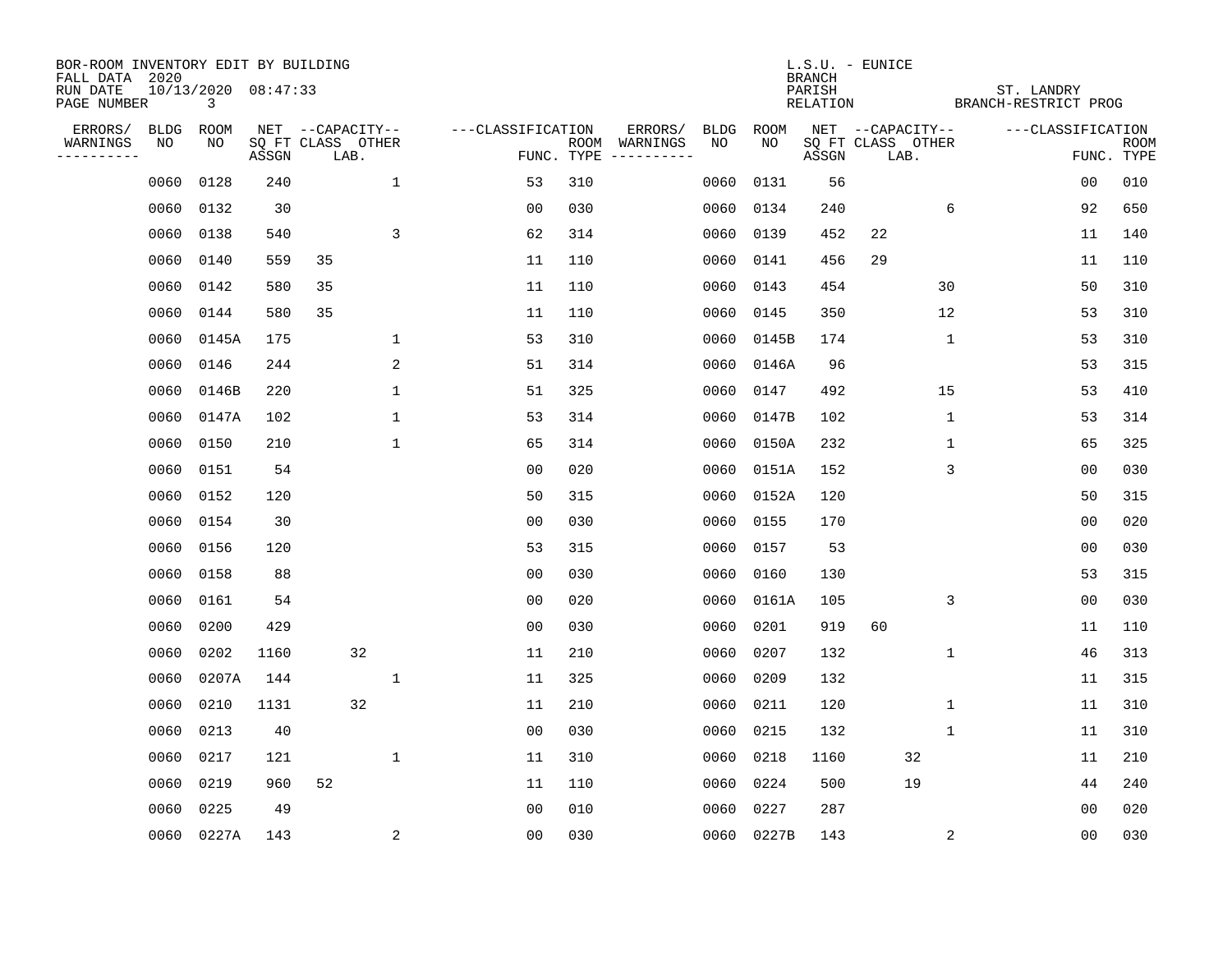| BOR-ROOM INVENTORY EDIT BY BUILDING<br>FALL DATA 2020 |             |                          |       |                           |             |                   |      |          |             |             | <b>BRANCH</b>      | L.S.U. - EUNICE           |             |                                    |                   |                           |
|-------------------------------------------------------|-------------|--------------------------|-------|---------------------------|-------------|-------------------|------|----------|-------------|-------------|--------------------|---------------------------|-------------|------------------------------------|-------------------|---------------------------|
| RUN DATE<br>PAGE NUMBER                               |             | 10/13/2020 08:47:33<br>4 |       |                           |             |                   |      |          |             |             | PARISH<br>RELATION |                           |             | ST. LANDRY<br>BRANCH-RESTRICT PROG |                   |                           |
| ERRORS/                                               | <b>BLDG</b> | <b>ROOM</b>              |       | NET --CAPACITY--          |             | ---CLASSIFICATION |      | ERRORS/  | <b>BLDG</b> | <b>ROOM</b> |                    | NET --CAPACITY--          |             |                                    | ---CLASSIFICATION |                           |
| WARNINGS<br>. <u>.</u> .                              | NO          | NO                       | ASSGN | SQ FT CLASS OTHER<br>LAB. |             | FUNC. TYPE        | ROOM | WARNINGS | NO          | NO          | ASSGN              | SQ FT CLASS OTHER<br>LAB. |             |                                    |                   | <b>ROOM</b><br>FUNC. TYPE |
|                                                       | 0060        | 0229                     | 56    |                           |             | 0 <sub>0</sub>    | 030  |          | 0060        | 0230        | 1160               |                           | 32          |                                    | 11                | 270                       |
|                                                       | 0060        | 0231                     | 842   | 54                        |             | 11                | 110  |          | 0060        | 0235        | 110                |                           | $\mathbf 1$ |                                    | 11                | 310                       |
|                                                       | 0060        | 0237                     | 312   |                           | 2           | 11                | 310  |          | 0060        | 0238        | 1131               | 31                        |             |                                    | 11                | 140                       |
|                                                       | 0060        | 0241                     | 110   |                           | 1           | 11                | 310  |          | 0060        | 0243        | 110                |                           | 1           |                                    | 11                | 310                       |
|                                                       | 0060        | 0245                     | 110   |                           | $\mathbf 1$ | 11                | 310  |          | 0060        | 0246        | 1160               |                           | 32          |                                    | 11                | 220                       |
|                                                       | 0060        | 0247                     | 864   | 54                        |             | 11                | 110  |          | 0060        | 0247A       | 252                |                           |             |                                    | 11                | 115                       |
|                                                       | 0060        | 0248                     | 88    |                           |             | 11                | 315  |          | 0060        | 0250        | 1528               |                           |             |                                    | 11                | 215                       |
|                                                       | 0060        | 0250A                    | 72    |                           |             | 11                | 215  |          | 0060        | 0250B       | 88                 |                           |             |                                    | 11                | 215                       |
|                                                       | 0060        | 0251                     | 287   |                           |             | 0 <sub>0</sub>    | 020  |          | 0060        | 0251A       | 143                |                           |             | 3                                  | 0 <sub>0</sub>    | 030                       |
|                                                       | 0060        | 0251B                    | 143   |                           | 3           | 0 <sub>0</sub>    | 030  |          | 0060        | 0252        | 88                 |                           | $\mathbf 1$ |                                    | 11                | 310                       |
|                                                       | 0060        | 0253                     | 49    |                           |             | 0 <sub>0</sub>    | 010  |          | 0060        | 0301        | 654                | 36                        |             |                                    | 11                | 110                       |
|                                                       | 0060        | 0302                     | 1392  | 16                        |             | 11                | 210  |          | 0060        | 0302A       | 1432               |                           |             |                                    | 11                | 215                       |
|                                                       | 0060        | 0302B                    | 200   |                           |             | 11                | 215  |          | 0060        | 0302C       | 160                |                           |             |                                    | 11                | 215                       |
|                                                       | 0060        | 0302D                    | 200   |                           |             | 11                | 215  |          | 0060        | 0305        | 144                |                           |             | 1                                  | 11                | 310                       |
|                                                       | 0060        | 0307                     | 176   |                           | 1           | 11                | 310  |          | 0060        | 0308        | 132                |                           | 1           |                                    | 11                | 310                       |
|                                                       | 0060        | 0309                     | 12    |                           |             | 0 <sub>0</sub>    | 020  |          | 0060        | 0309A       | 98                 |                           |             |                                    | 46                | 731                       |
|                                                       | 0060        | 0312                     | 132   |                           | 1           | 11                | 310  |          | 0060        | 0313        | 108                |                           | 1           |                                    | 11                | 310                       |
|                                                       | 0060        | 0313A                    | 108   |                           | 1           | 11                | 310  |          | 0060        | 0315        | 108                |                           | 1           |                                    | 11                | 310                       |
|                                                       | 0060        | 0316                     | 1392  | 16                        |             | 11                | 210  |          | 0060        | 0316A       | 200                |                           |             |                                    | 11                | 215                       |
|                                                       | 0060        | 0316B                    | 200   |                           |             | 11                | 215  |          | 0060        | 0317        | 1170               | 18                        |             |                                    | 11                | 140                       |
|                                                       | 0060        | 0317A                    | 187   |                           |             | 11                | 115  |          | 0060        | 0325        | 49                 |                           |             |                                    | 0 <sub>0</sub>    | 010                       |
|                                                       | 0060        | 0326                     | 200   | 4                         |             | 12                | 250  |          | 0060        | 0327        | 287                |                           |             |                                    | 00                | 020                       |
|                                                       | 0060        | 0327A                    | 143   |                           | 2           | 0 <sub>0</sub>    | 030  |          | 0060        | 0327B       | 143                |                           |             | 2                                  | 0 <sub>0</sub>    | 030                       |
|                                                       | 0060        | 0328                     | 200   |                           | 1           | 11                | 310  |          | 0060        | 0329        | 63                 |                           |             |                                    | 0 <sub>0</sub>    | 030                       |
|                                                       | 0060        | 0331                     | 957   | 20                        |             | 12                | 220  |          | 0060        | 0332        | 1392               |                           | 32          |                                    | 11                | 260                       |
|                                                       | 0060        | 0337                     | 120   |                           | 1           | 11                | 310  |          | 0060        | 0338        | 132                |                           |             | $\mathbf{1}$                       | 11                | 310                       |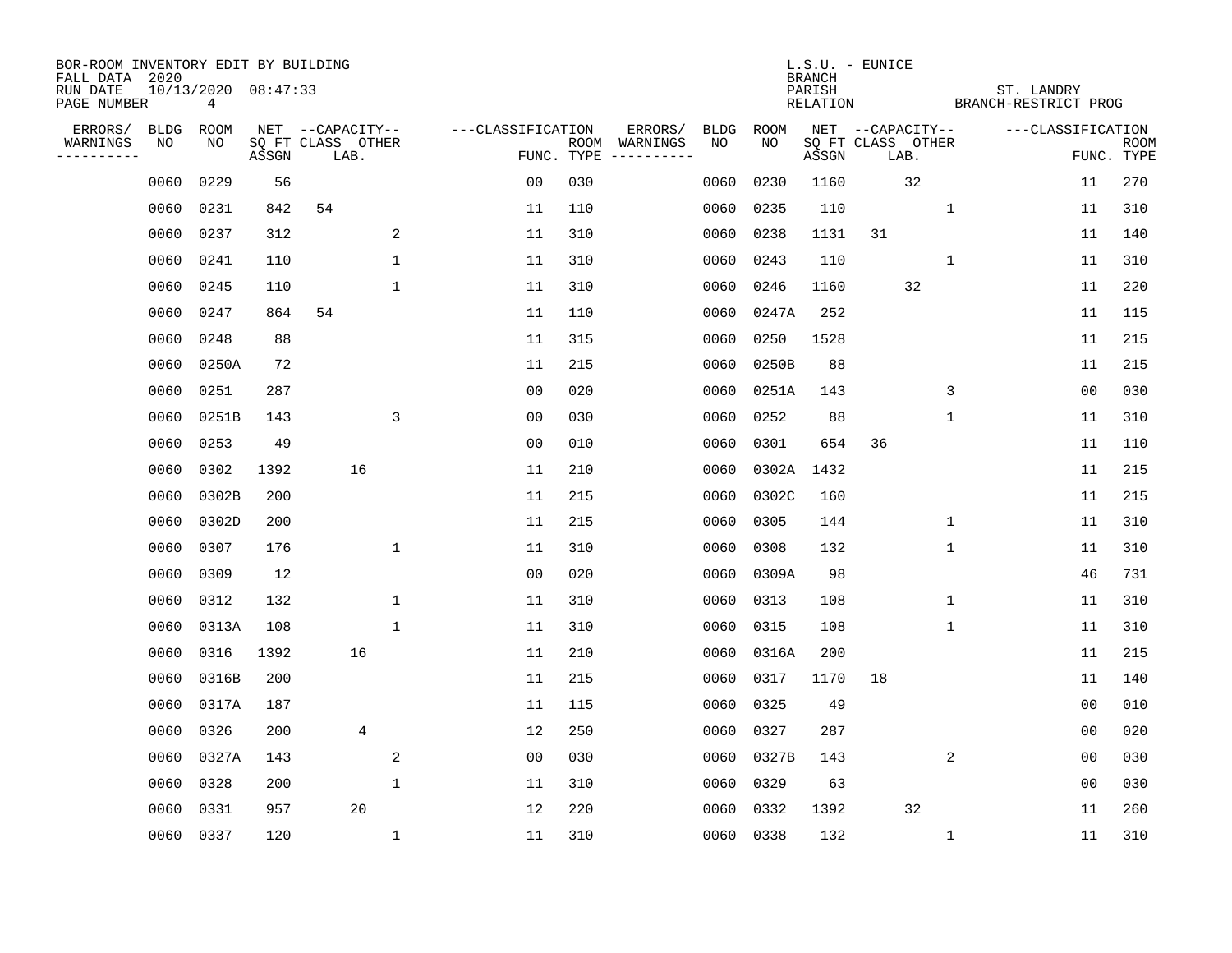| BOR-ROOM INVENTORY EDIT BY BUILDING       |           |                              |       |                           |                   |     |                                      |           |                                                               | <b>BRANCH</b> | L.S.U. - EUNICE                                                                                                                                     |                                                         |                           |
|-------------------------------------------|-----------|------------------------------|-------|---------------------------|-------------------|-----|--------------------------------------|-----------|---------------------------------------------------------------|---------------|-----------------------------------------------------------------------------------------------------------------------------------------------------|---------------------------------------------------------|---------------------------|
| FALL DATA 2020<br>RUN DATE<br>PAGE NUMBER |           | $10/13/2020$ $08:47:33$<br>5 |       |                           |                   |     |                                      |           |                                                               | PARISH        | RELATION                                                                                                                                            | ST. LANDRY<br>BRANCH-RESTRICT PROG                      |                           |
| ERRORS/                                   | BLDG ROOM |                              |       | NET --CAPACITY--          | ---CLASSIFICATION |     | ERRORS/                              | BLDG ROOM |                                                               |               | NET --CAPACITY--                                                                                                                                    | ---CLASSIFICATION                                       |                           |
| WARNINGS<br>----------                    | NO        | NO                           | ASSGN | SO FT CLASS OTHER<br>LAB. |                   |     | ROOM WARNINGS<br>FUNC. TYPE $------$ | NO        | NO                                                            | ASSGN         | SQ FT CLASS OTHER<br>LAB.                                                                                                                           |                                                         | <b>ROOM</b><br>FUNC. TYPE |
|                                           | 0060      | 0339                         | 228   | $\mathbf{1}$              | 11                | 310 |                                      | 0060      | 0340                                                          | 120           | $\mathbf{1}$                                                                                                                                        | 11                                                      | 310                       |
|                                           |           | 0060 0343                    | 960   | 20                        | 11                | 210 |                                      | 0060      | 0343A                                                         | 440           |                                                                                                                                                     | 11                                                      | 215                       |
|                                           |           | 0060 0344                    | 1392  |                           | 82                | 082 |                                      | 0060      | 0348                                                          | 200           | $\mathbf{1}$                                                                                                                                        | 11                                                      | 310                       |
|                                           | 0060      | 0349                         | 287   |                           | 0 <sub>0</sub>    | 020 |                                      |           | 0060 0349A                                                    | 143           | 2                                                                                                                                                   | 00                                                      | 030                       |
|                                           | 0060      | 0349B                        | 143   | 2                         | 0 <sub>0</sub>    | 030 |                                      | 0060      | 0350                                                          | 200           | $\mathbf 1$                                                                                                                                         | 11                                                      | 310                       |
|                                           |           | 0060 0351                    | 49    |                           | 00                | 010 |                                      |           | 0060 0353<br>TOTAL NUMBER CLASSROOMS<br>TOTAL NUMBER LABS 210 | 53            | TOTAL ASSIGNABLE & UNASSIGNABLE SQFT:<br>TOTAL NET ASSIGN SQ. FT. IN ROOM FILE<br>TOTAL NUMBER COMPUTER CLASSROOMS<br>TOTAL NUMBER SPECIAL LABS 220 | 00<br>59,561<br>43,304<br>9<br>$\overline{3}$<br>6<br>2 | 020                       |
|                                           |           | 0061 0100                    | 4400  |                           | 92                | 970 |                                      |           | TOTAL NUMBER CLASSROOMS<br>TOTAL NUMBER LABS 210              |               | TOTAL ASSIGNABLE & UNASSIGNABLE SQFT:<br>TOTAL NET ASSIGN SQ. FT. IN ROOM FILE<br>TOTAL NUMBER COMPUTER CLASSROOMS<br>TOTAL NUMBER SPECIAL LABS 220 | 4,400<br>4,400                                          |                           |
|                                           |           | 0062 M105                    | 1032  |                           | 00                | 030 |                                      |           | 0062 M120                                                     | 233           |                                                                                                                                                     | 00                                                      | 030                       |
|                                           |           | 0062 M130                    | 156   |                           | 0 <sub>0</sub>    | 030 |                                      |           | 0062 0100                                                     | 7810          | 300                                                                                                                                                 | 91                                                      | 630                       |
|                                           |           | 0062 0100B                   | 780   | 60                        | 91                | 650 |                                      | 0062      | 0100D                                                         | 6868          | 200                                                                                                                                                 | 91                                                      | 630                       |
|                                           |           | 0062 0101                    | 135   | 2                         | 62                | 314 |                                      | 0062      | 0102                                                          | 135           | $\mathbf{1}$                                                                                                                                        | 91                                                      | 310                       |
|                                           |           | 0062 0103                    | 202   | 4                         | 0 <sub>0</sub>    | 030 |                                      | 0062      | 0104                                                          | 202           | 4                                                                                                                                                   | 0 <sub>0</sub>                                          | 030                       |
|                                           |           | 0062 0107                    | 1065  | 25                        | 91                | 635 |                                      |           | 0062 0107A                                                    | 998           |                                                                                                                                                     | 91                                                      | 635                       |
|                                           |           | 0062 0107B                   | 360   |                           | 91                | 635 |                                      |           | 0062 0107C                                                    | 63            | $\mathbf{1}$                                                                                                                                        | 91                                                      | 310                       |
|                                           |           | 0062 0107D                   | 210   |                           | 91                | 635 |                                      | 0062      | 0107E                                                         | 75            |                                                                                                                                                     | 91                                                      | 635                       |
|                                           |           | 0062 0107F                   | 98    |                           | 91                | 635 |                                      | 0062      | 0107G                                                         | 56            |                                                                                                                                                     | 91                                                      | 635                       |
|                                           |           | 0062 0107H                   | 56    |                           | 91                | 635 |                                      | 0062      | 0107I                                                         | 200           |                                                                                                                                                     | 91                                                      | 635                       |
|                                           |           | 0062 0107J                   | 126   | 2                         | 91                | 635 |                                      |           | 0062 0107K                                                    | 126           |                                                                                                                                                     | 91                                                      | 635                       |
|                                           |           | 0062 0107L                   | 163   |                           | 91                | 635 |                                      |           | 0062 0107M                                                    | 163           |                                                                                                                                                     | 91                                                      | 635                       |
|                                           |           | 0062 0108                    | 120   | $\mathbf{1}$              | 91                | 310 |                                      |           | 0062 0108B                                                    | 744           | $\mathbf{1}$                                                                                                                                        | 91                                                      | 314                       |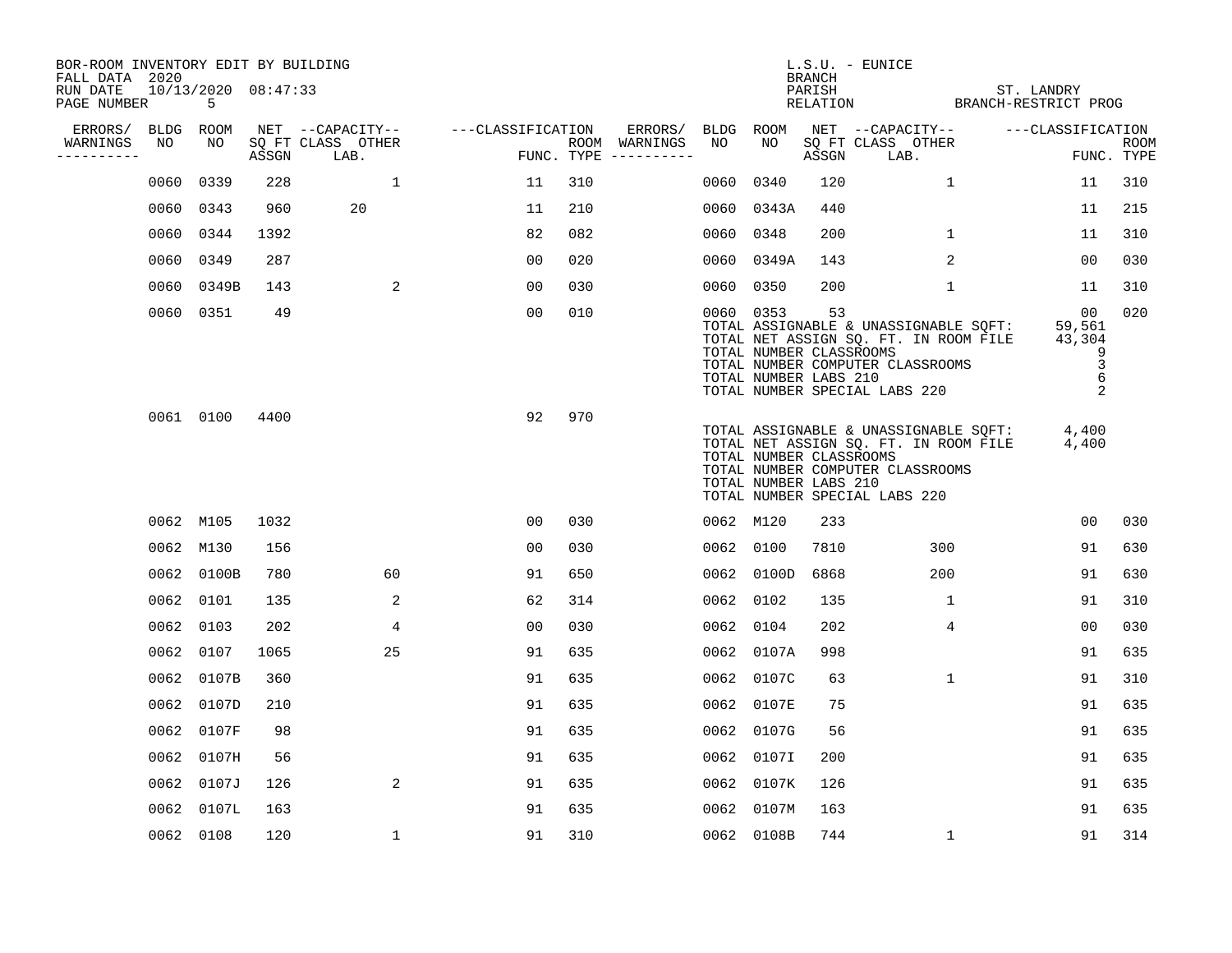| BOR-ROOM INVENTORY EDIT BY BUILDING<br>FALL DATA 2020 |      |                          |       |                           |                   |     |                                      |            |                                                  | <b>BRANCH</b>      | $L.S.U. - EUNICE$                                                                                                                                   |                                    |                  |             |
|-------------------------------------------------------|------|--------------------------|-------|---------------------------|-------------------|-----|--------------------------------------|------------|--------------------------------------------------|--------------------|-----------------------------------------------------------------------------------------------------------------------------------------------------|------------------------------------|------------------|-------------|
| RUN DATE<br>PAGE NUMBER                               |      | 10/13/2020 08:47:33<br>6 |       |                           |                   |     |                                      |            |                                                  | PARISH<br>RELATION |                                                                                                                                                     | ST. LANDRY<br>BRANCH-RESTRICT PROG |                  |             |
| ERRORS/                                               |      | BLDG ROOM                |       | NET --CAPACITY--          | ---CLASSIFICATION |     | ERRORS/                              | BLDG       | ROOM                                             |                    | NET --CAPACITY--                                                                                                                                    | ---CLASSIFICATION                  |                  |             |
| WARNINGS<br>----------                                | NO   | NO                       | ASSGN | SQ FT CLASS OTHER<br>LAB. |                   |     | ROOM WARNINGS<br>FUNC. TYPE $------$ | NO         | NO                                               | ASSGN              | SQ FT CLASS OTHER<br>LAB.                                                                                                                           |                                    | FUNC. TYPE       | <b>ROOM</b> |
|                                                       | 0062 | 0109                     | 528   | 30                        | 63                | 680 |                                      | 0062 0110  |                                                  | 360                | $\overline{4}$                                                                                                                                      |                                    | 54               | 313         |
|                                                       |      | 0062 0110A               | 168   | $\mathbf{1}$              | 54                | 325 |                                      |            | 0062 0110B                                       | 168                | 2                                                                                                                                                   |                                    | 54               | 313         |
|                                                       |      | 0062 0110C               | 168   | 2                         | 54                | 313 |                                      |            | 0062 0110D                                       | 35                 | $\mathbf{1}$                                                                                                                                        |                                    | 54               | 313         |
|                                                       |      | 0062 0110E               | 35    |                           | 54                | 731 |                                      | 0062 0112  |                                                  | 312                | 2                                                                                                                                                   |                                    | 51               | 313         |
|                                                       |      | 0062 0112A               | 160   | 2                         | 51                | 325 |                                      |            | 0062 0112B                                       | 120                | $\mathbf{1}$                                                                                                                                        |                                    | 51               | 310         |
|                                                       |      | 0062 0112C               | 120   | $\mathbf 1$               | 53                | 310 |                                      |            | 0062 0112D                                       | 140                | $\mathbf 1$                                                                                                                                         |                                    | 51               | 350         |
|                                                       |      | 0062 0112E               | 140   |                           | 51                | 315 |                                      | 0062 0114  |                                                  | 720                | 3                                                                                                                                                   |                                    | 81               | 081         |
|                                                       |      | 0062 0115                | 176   | 1                         | 51                | 310 |                                      | 0062 0116  |                                                  | 564                | 5                                                                                                                                                   |                                    | 91               | 310         |
|                                                       | 0062 | 0117                     | 241   | 8                         | 51                | 315 |                                      |            | 0062 0117A                                       | 280                | 16                                                                                                                                                  |                                    | 51               | 350         |
|                                                       |      | 0062 0117B               | 338   | 3                         | 51                | 310 |                                      |            | 0062 0117C                                       | 110                | 1                                                                                                                                                   |                                    | 51               | 310         |
|                                                       |      | 0062 0117D               | 416   | 2                         | 56                | 310 |                                      |            | 0062 0117E                                       | 132                | 3                                                                                                                                                   |                                    | 55               | 310         |
|                                                       |      | 0062 0117F               | 150   | 3                         | 51                | 310 |                                      |            | 0062 0117G                                       | 150                | 3                                                                                                                                                   |                                    | 55               | 310         |
|                                                       |      | 0062 0117H               | 330   | 3                         | 56                | 310 |                                      | 0062 0118  |                                                  | 72                 | 2                                                                                                                                                   |                                    | 64               | 535         |
|                                                       |      | 0062 0119                | 146   |                           | 0 <sub>0</sub>    | 010 |                                      | 0062 0121  |                                                  | 220                |                                                                                                                                                     |                                    | 72               | 730         |
|                                                       |      | 0062 0122                | 627   | 6                         | 52                | 670 |                                      | 0062 0123  |                                                  | 3468               | 3                                                                                                                                                   |                                    | 90               | 660         |
|                                                       |      | 0062 0123A               | 150   | $\mathbf{1}$              | 90                | 325 |                                      |            | 0062 0123B                                       | 150                | 1                                                                                                                                                   |                                    | 90               | 313         |
|                                                       |      | 0062 0123C 1140          |       |                           | 90                | 665 |                                      | 0062 0124  |                                                  | 300                | 5                                                                                                                                                   |                                    | 00               | 030         |
|                                                       |      | 0062 0125                | 140   |                           | 63                | 731 |                                      | 0062 0126  |                                                  | 1056               | 50                                                                                                                                                  |                                    | 63               | 680         |
|                                                       |      | 0062 0127                | 1056  | 50                        | 63                | 680 |                                      | 0062 0128  |                                                  | 1056               | 50                                                                                                                                                  |                                    | 63               | 680         |
|                                                       |      | 0062 0129                | 282   |                           | 63                | 730 |                                      |            | 0062 0130A                                       | 65                 |                                                                                                                                                     |                                    | 0 <sub>0</sub>   | 030         |
|                                                       |      | 0062 H100C               | 490   |                           | 00                | 020 |                                      | 0062 M112F |                                                  | 80                 |                                                                                                                                                     |                                    | 0 <sub>0</sub>   | 030         |
|                                                       |      | 0062 M129A               | 570   |                           | 0 <sub>0</sub>    | 030 |                                      |            | TOTAL NUMBER CLASSROOMS<br>TOTAL NUMBER LABS 210 |                    | TOTAL ASSIGNABLE & UNASSIGNABLE SQFT:<br>TOTAL NET ASSIGN SQ. FT. IN ROOM FILE<br>TOTAL NUMBER COMPUTER CLASSROOMS<br>TOTAL NUMBER SPECIAL LABS 220 |                                    | 39,305<br>35,829 |             |
|                                                       |      | 0063 M148                | 516   |                           | 00                | 030 |                                      | 0063 M215  |                                                  | 44                 |                                                                                                                                                     |                                    | 00               | 020         |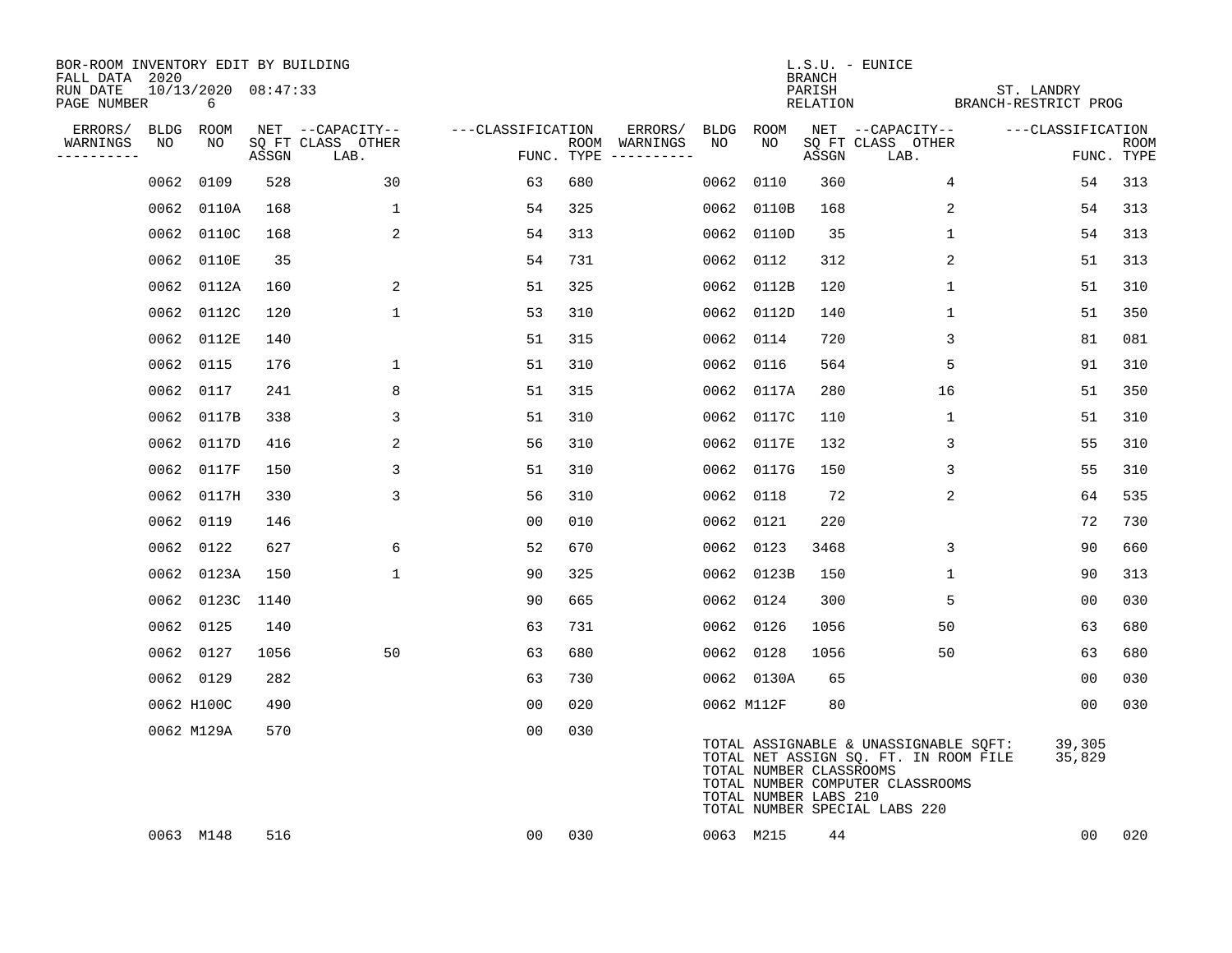| BOR-ROOM INVENTORY EDIT BY BUILDING<br>FALL DATA 2020 |           |                          |       |                           |                   |            |                              |      |            | <b>BRANCH</b>      | $L.S.U. - EUNICE$         |              |                                    |                |                           |
|-------------------------------------------------------|-----------|--------------------------|-------|---------------------------|-------------------|------------|------------------------------|------|------------|--------------------|---------------------------|--------------|------------------------------------|----------------|---------------------------|
| RUN DATE<br>PAGE NUMBER                               |           | 10/13/2020 08:47:33<br>7 |       |                           |                   |            |                              |      |            | PARISH<br>RELATION |                           |              | ST. LANDRY<br>BRANCH-RESTRICT PROG |                |                           |
| ERRORS/                                               | BLDG      | ROOM                     |       | NET --CAPACITY--          | ---CLASSIFICATION |            | ERRORS/                      | BLDG | ROOM       |                    | NET --CAPACITY--          |              | ---CLASSIFICATION                  |                |                           |
| WARNINGS<br>----------                                | NO        | NO                       | ASSGN | SQ FT CLASS OTHER<br>LAB. |                   | FUNC. TYPE | ROOM WARNINGS<br>----------- | NO   | NO         | ASSGN              | SQ FT CLASS OTHER<br>LAB. |              |                                    |                | <b>ROOM</b><br>FUNC. TYPE |
|                                                       | 0063      | 0101                     | 600   | 35                        | 11                | 110        |                              | 0063 | 0102       | 140                |                           | 3            |                                    | 81             | 081                       |
|                                                       | 0063      | 0102A                    | 234   | 2                         | 81                | 081        |                              | 0063 | 0102B      | 208                |                           | 3            |                                    | 55             | 313                       |
|                                                       | 0063      | 0102C                    | 168   | 1                         | 40                | 310        |                              | 0063 | 0102D      | 108                |                           | 1            |                                    | 46             | 313                       |
|                                                       | 0063      | 0102E                    | 169   | 8                         | 63                | 350        |                              | 0063 | 0102F      | 182                |                           | $\mathbf{1}$ |                                    | 51             | 325                       |
|                                                       | 0063      | 0102G                    | 30    | $\mathbf 1$               | 0 <sub>0</sub>    | 030        |                              | 0063 | 0102H      | 182                |                           |              |                                    | 63             | 731                       |
|                                                       | 0063      | 0102J                    | 30    | $\mathbf{1}$              | 0 <sub>0</sub>    | 030        |                              |      | 0063 0102L | 135                |                           |              |                                    | 63             | 315                       |
|                                                       | 0063      | 0102M                    | 238   |                           | 63                | 315        |                              | 0063 | 0102N      | 96                 |                           |              |                                    | 0 <sub>0</sub> | 020                       |
|                                                       |           | 0063 0102P               | 384   |                           | 63                | 315        |                              | 0063 | 01020      | 153                |                           |              |                                    | 0 <sub>0</sub> | 020                       |
|                                                       | 0063      | 0103                     | 616   | 24                        | 44                | 220        |                              | 0063 | 0104       | 104                |                           |              |                                    | 64             | 315                       |
|                                                       | 0063      | 0104A                    | 475   | $\overline{4}$            | 63                | 315        |                              | 0063 | 0105       | 600                | 35                        |              |                                    | 63             | 110                       |
|                                                       | 0063      | 0106                     | 49    |                           | 0 <sub>0</sub>    | 020        |                              | 0063 | 0106A      | 214                |                           | 4            |                                    | 0 <sub>0</sub> | 030                       |
|                                                       | 0063      | 0107                     | 1170  | 40                        | 11                | 270        |                              | 0063 | 0107A      | 192                |                           |              |                                    | 11             | 215                       |
|                                                       | 0063      | 0107B                    | 80    | 1                         | 11                | 310        |                              | 0063 | 0108       | 840                |                           | 35           |                                    | 11             | 610                       |
|                                                       | 0063      | 0109                     | 72    |                           | 0 <sub>0</sub>    | 010        |                              | 0063 | 0110       | 1026               | 20                        |              |                                    | 11             | 270                       |
|                                                       | 0063      | 0110A                    | 80    | $\mathbf{1}$              | 11                | 310        |                              | 0063 | 0110B      | 80                 | $\mathbf{1}$              |              |                                    | 11             | 215                       |
|                                                       | 0063      | 0111                     | 49    |                           | 0 <sub>0</sub>    | 020        |                              | 0063 | 0111A      | 214                |                           | 6            |                                    | 0 <sub>0</sub> | 030                       |
|                                                       | 0063      | 0112                     | 1140  | 30                        | 44                | 210        |                              | 0063 | 0113       | 1140               | 30                        |              |                                    | 44             | 140                       |
|                                                       | 0063      | 0113A                    | 54    |                           | 44                | 715        |                              | 0063 | 0114       | 80                 |                           |              |                                    | 00             | 020                       |
|                                                       | 0063      | 0114A                    | 182   | 3                         | 0 <sub>0</sub>    | 030        |                              | 0063 | 0114B      | 96                 |                           | 1            |                                    | 0 <sub>0</sub> | 030                       |
|                                                       | 0063      | 0115                     | 80    |                           | 0 <sub>0</sub>    | 020        |                              | 0063 | 0115A      | 216                |                           | 3            |                                    | 0 <sub>0</sub> | 030                       |
|                                                       |           | 0063 0115B               | 35    |                           | 0 <sub>0</sub>    | 020        |                              | 0063 | 0115C      | 54                 |                           | 1            |                                    | 0 <sub>0</sub> | 030                       |
|                                                       | 0063      | 0116                     | 90    | $\mathbf{1}$              | 11                | 310        |                              | 0063 | 0117       | 520                |                           | 2            |                                    | 71             | 325                       |
|                                                       | 0063 0118 |                          | 3240  |                           | 63                | 730        |                              | 0063 | 0119       | 90                 |                           | 1            |                                    | 72             | 314                       |
|                                                       | 0063      | 0120                     | 140   | $\mathbf 1$               | 12                | 310        |                              | 0063 | 0121       | 90                 |                           | $\mathbf 1$  |                                    | 73             | 314                       |
|                                                       | 0063      | 0122                     | 100   | $\mathbf{1}$              | 11                | 310        |                              | 0063 | 0123       | 140                |                           |              |                                    | 12             | 731                       |
|                                                       | 0063 0124 |                          | 90    | $\mathbf{1}$              | 11                | 310        |                              |      | 0063 0125  | 90                 |                           | $\mathbf 1$  |                                    | 12             | 310                       |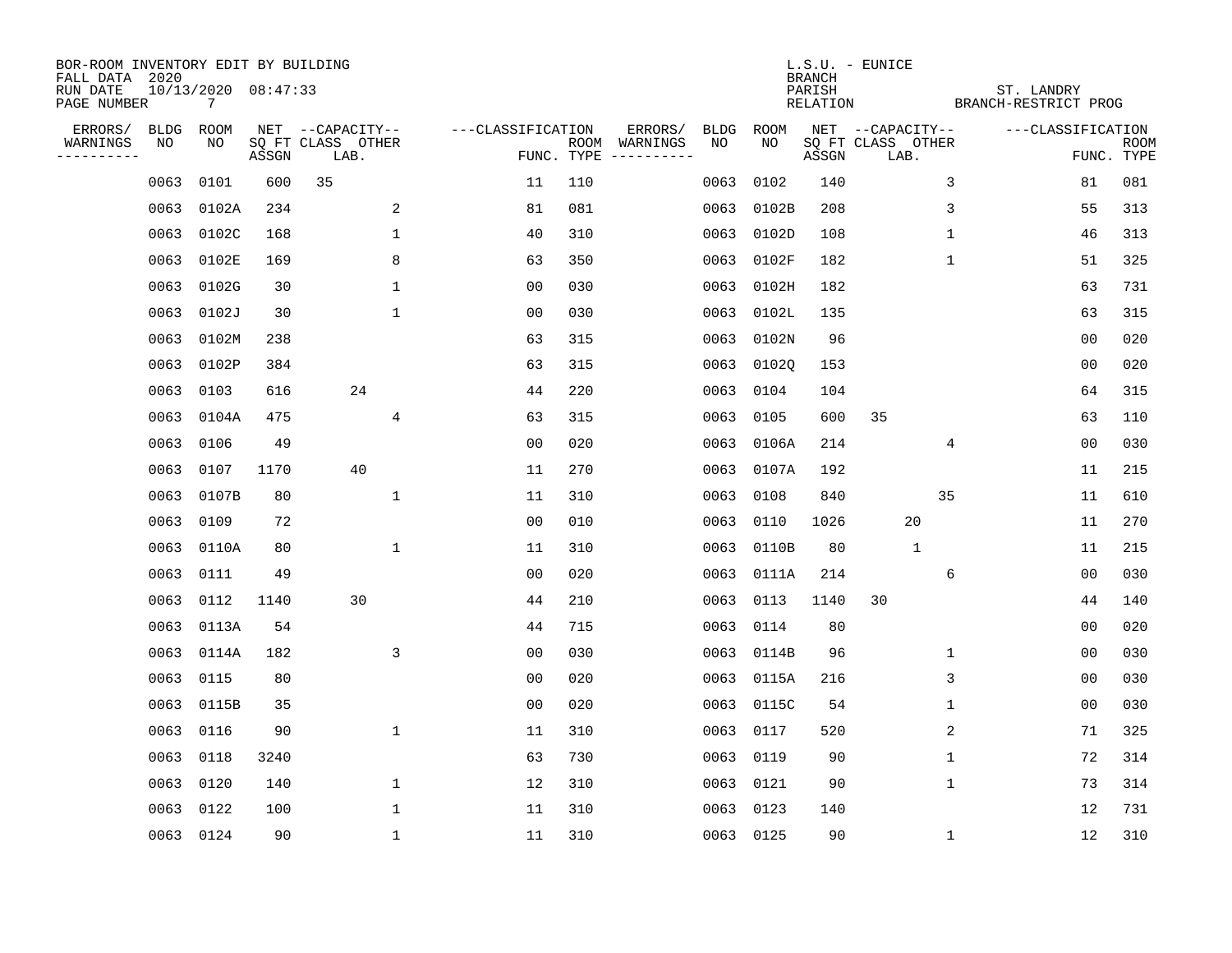| BOR-ROOM INVENTORY EDIT BY BUILDING       |             |             |                     |                           |                   |            |               |             |            | <b>BRANCH</b>      | L.S.U. - EUNICE           |                                    |                |                           |
|-------------------------------------------|-------------|-------------|---------------------|---------------------------|-------------------|------------|---------------|-------------|------------|--------------------|---------------------------|------------------------------------|----------------|---------------------------|
| FALL DATA 2020<br>RUN DATE<br>PAGE NUMBER |             | 8           | 10/13/2020 08:47:33 |                           |                   |            |               |             |            | PARISH<br>RELATION |                           | ST. LANDRY<br>BRANCH-RESTRICT PROG |                |                           |
| ERRORS/                                   | <b>BLDG</b> | <b>ROOM</b> |                     | NET --CAPACITY--          | ---CLASSIFICATION |            | ERRORS/       | <b>BLDG</b> | ROOM       |                    | NET --CAPACITY--          | ---CLASSIFICATION                  |                |                           |
| WARNINGS<br>----------                    | NO          | NO          | ASSGN               | SQ FT CLASS OTHER<br>LAB. |                   | FUNC. TYPE | ROOM WARNINGS | NO          | NO         | ASSGN              | SQ FT CLASS OTHER<br>LAB. |                                    |                | <b>ROOM</b><br>FUNC. TYPE |
|                                           | 0063        | 0126        | 187                 | 12                        | 11                | 350        |               | 0063        | 0127       | 90                 |                           | $\mathbf{1}$                       | 12             | 310                       |
|                                           | 0063        | 0128        | 88                  | $\mathbf 1$               | 11                | 310        |               | 0063        | 0129       | 15                 |                           |                                    | 11             | 731                       |
|                                           | 0063        | 0130        | 81                  | 1                         | 11                | 310        |               | 0063        | 0131       | 81                 |                           | 1                                  | 11             | 310                       |
|                                           | 0063        | 0132        | 81                  | 1                         | 11                | 310        |               | 0063        | 0133       | 90                 |                           | 1                                  | 11             | 310                       |
|                                           | 0063        | 0134        | 50                  |                           | 11                | 731        |               | 0063        | 0135       | 80                 |                           | $\mathbf 1$                        | 11             | 310                       |
|                                           | 0063        | 0136        | 90                  | 1                         | 11                | 310        |               |             | 0063 0137  | 90                 |                           | $\mathbf 1$                        | 11             | 310                       |
|                                           | 0063        | 0138        | 90                  | $\mathbf{1}$              | 11                | 310        |               | 0063        | 0139       | 90                 |                           | $\mathbf{1}$                       | 11             | 310                       |
|                                           | 0063        | 0140        | 19                  |                           | 0 <sub>0</sub>    | 010        |               |             | 0063 0141  | 88                 |                           | $\mathbf{1}$                       | 11             | 310                       |
|                                           | 0063        | 0142        | 80                  | $\mathbf{1}$              | 11                | 310        |               | 0063        | 0143       | 88                 |                           | $\mathbf{1}$                       | 11             | 310                       |
|                                           | 0063        | 0144        | 80                  | 1                         | 11                | 310        |               | 0063        | 0145       | 88                 |                           | $\mathbf 1$                        | 11             | 310                       |
|                                           | 0063        | 0146        | 80                  | 1                         | 11                | 310        |               | 0063        | 0147       | 213                |                           | 2                                  | 46             | 313                       |
|                                           | 0063        | 0147A       | 182                 | 1                         | 11                | 325        |               | 0063        | 0147B      | 84                 |                           |                                    | 46             | 315                       |
|                                           | 0063        | 0149        | 78                  |                           | 0 <sub>0</sub>    | 020        |               | 0063        | 0150       | 78                 |                           |                                    | 0 <sub>0</sub> | 020                       |
|                                           | 0063        | 0151        | 960                 |                           | 0 <sub>0</sub>    | 020        |               | 0063        | 0152       | 184                |                           |                                    | 0 <sub>0</sub> | 020                       |
|                                           | 0063        | 0153        | 364                 |                           | 0 <sub>0</sub>    | 020        |               | 0063        | 0154       | 184                |                           |                                    | 0 <sub>0</sub> | 020                       |
|                                           | 0063        | 0155        | 880                 |                           | 00                | 020        |               | 0063        | 0156       | 492                |                           |                                    | 00             | 020                       |
|                                           | 0063        | 0157        | 880                 |                           | 0 <sub>0</sub>    | 020        |               | 0063        | 0158       | 384                |                           |                                    | 0 <sub>0</sub> | 020                       |
|                                           | 0063        | 0159        | 120                 |                           | 0 <sub>0</sub>    | 020        |               | 0063        | 0160       | 130                |                           |                                    | 0 <sub>0</sub> | 020                       |
|                                           | 0063        | 0161        | 300                 |                           | 0 <sub>0</sub>    | 020        |               | 0063        | 0162       | 130                |                           |                                    | 0 <sub>0</sub> | 020                       |
|                                           | 0063        | 0163        | 78                  |                           | 0 <sub>0</sub>    | 020        |               | 0063        | 0164       | 78                 |                           |                                    | 0 <sub>0</sub> | 020                       |
|                                           | 0063        | 0165        | 180                 |                           | 0 <sub>0</sub>    | 020        |               | 0063        | 0166       | 180                |                           |                                    | 0 <sub>0</sub> | 020                       |
|                                           | 0063        | 0167        | 180                 |                           | 0 <sub>0</sub>    | 020        |               | 0063        | 0168       | 180                |                           |                                    | 0 <sub>0</sub> | 020                       |
|                                           | 0063        | 0169        | 71                  |                           | 0 <sub>0</sub>    | 020        |               | 0063        | 0201       | 1452               | 25                        |                                    | 15             | 140                       |
|                                           | 0063        | 0202        | 49                  |                           | 0 <sub>0</sub>    | 020        |               | 0063        | 0202A      | 214                |                           | 4                                  | 0 <sub>0</sub> | 030                       |
|                                           | 0063        | 0203        | 1452                | 38                        | 15                | 240        |               | 0063        | 0204       | 972                | 30                        |                                    | 15             | 240                       |
|                                           | 0063 0205   |             | 130                 |                           | 11                | 315        |               |             | 0063 0205B | 91                 |                           |                                    | 11             | 731                       |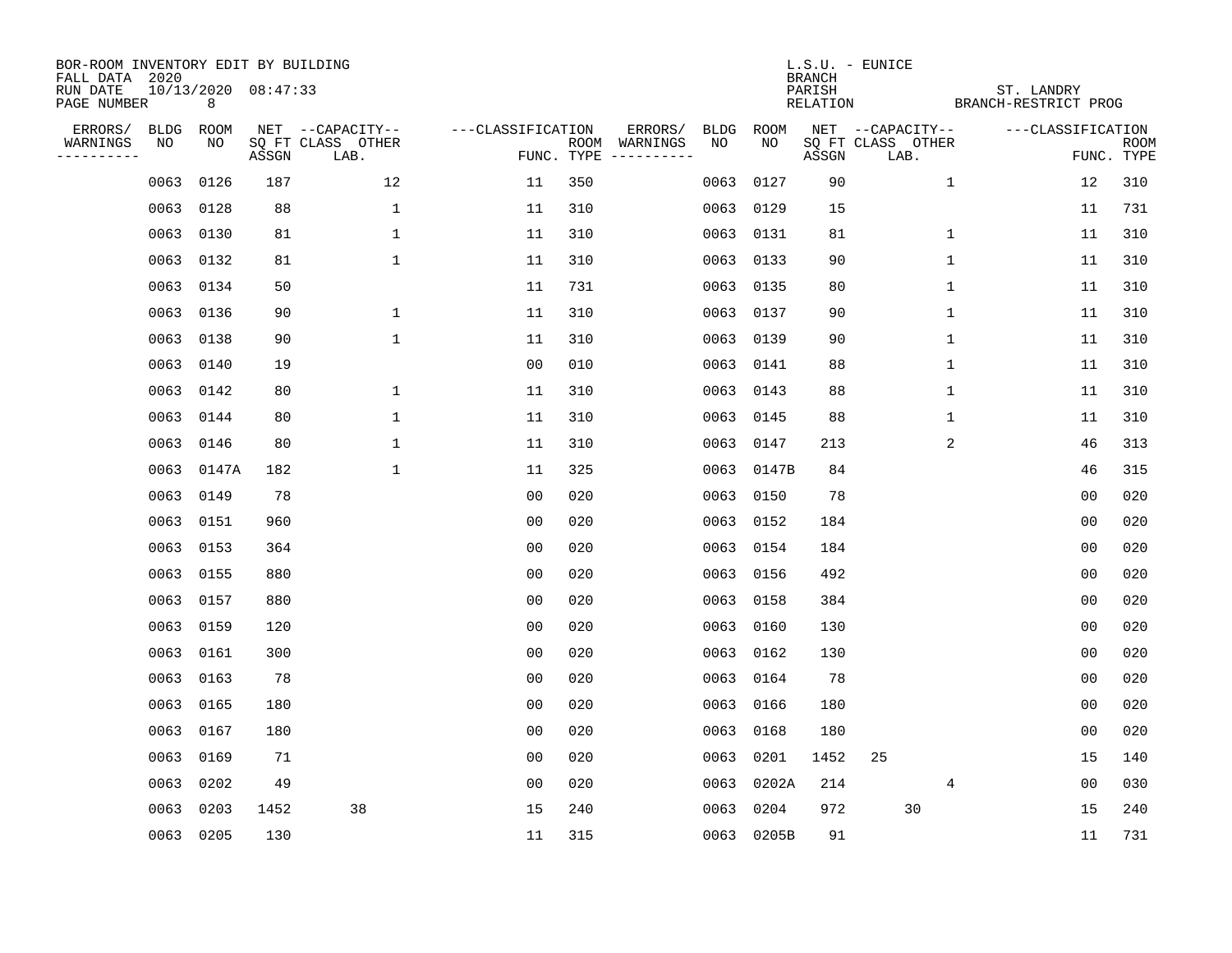| BOR-ROOM INVENTORY EDIT BY BUILDING       |      |                          |       |                           |                   |     |                                      |             |             | <b>BRANCH</b>      | L.S.U. - EUNICE           |             |              |                                    |                           |
|-------------------------------------------|------|--------------------------|-------|---------------------------|-------------------|-----|--------------------------------------|-------------|-------------|--------------------|---------------------------|-------------|--------------|------------------------------------|---------------------------|
| FALL DATA 2020<br>RUN DATE<br>PAGE NUMBER |      | 10/13/2020 08:47:33<br>9 |       |                           |                   |     |                                      |             |             | PARISH<br>RELATION |                           |             |              | ST. LANDRY<br>BRANCH-RESTRICT PROG |                           |
| ERRORS/                                   | BLDG | ROOM                     |       | NET --CAPACITY--          | ---CLASSIFICATION |     | ERRORS/                              | <b>BLDG</b> | <b>ROOM</b> |                    | NET --CAPACITY--          |             |              | ---CLASSIFICATION                  |                           |
| WARNINGS<br>----------                    | NO   | NO                       | ASSGN | SQ FT CLASS OTHER<br>LAB. |                   |     | ROOM WARNINGS<br>FUNC. TYPE $------$ | NO          | NO          | ASSGN              | SQ FT CLASS OTHER<br>LAB. |             |              |                                    | <b>ROOM</b><br>FUNC. TYPE |
|                                           | 0063 | 0206                     | 625   | 29                        | 11                | 110 |                                      | 0063        | 0207        | 204                |                           |             | 2            | 46                                 | 313                       |
|                                           | 0063 | 0207A                    | 204   | $\mathbf{1}$              | 46                | 325 |                                      | 0063        | 0208        | 775                | 26                        |             |              | 11                                 | 110                       |
|                                           | 0063 | 0209                     | 130   | 3                         | 15                | 350 |                                      | 0063        | 0209A       | 91                 |                           |             |              | 15                                 | 315                       |
|                                           | 0063 | 0210                     | 289   | 19                        | 15                | 110 |                                      | 0063        | 0211        | 630                |                           |             |              | 13                                 | 550                       |
|                                           | 0063 | 0212                     | 660   | 34                        | 82                | 082 | 9                                    | 0063        | 0213        | 660                |                           | $\mathbf 1$ |              | 11                                 | 250                       |
|                                           |      | 0063 0213A               | 72    |                           | 12                | 255 |                                      | 0063        | 0214        | 69                 |                           |             |              | 0 <sub>0</sub>                     | 010                       |
|                                           | 0063 | 0216                     | 660   | 20                        | 52                | 650 |                                      | 0063        | 0217        | 49                 |                           |             |              | 00                                 | 020                       |
|                                           | 0063 | 0217A                    | 214   | 5                         | 0 <sub>0</sub>    | 030 |                                      | 0063        | 0218        | 1152               | 64                        |             |              | 11                                 | 110                       |
|                                           | 0063 | 0219                     | 260   | 11                        | 92                | 650 |                                      | 0063        | 0219A       | 45                 |                           |             | $\mathbf{1}$ | 0 <sub>0</sub>                     | 030                       |
|                                           |      | 0063 0219B               | 30    | $\mathbf 1$               | 0 <sub>0</sub>    | 030 |                                      | 0063        | 0220        | 90                 |                           |             | $\mathbf 1$  | 12                                 | 310                       |
|                                           |      | 0063 0221                | 90    | $\mathbf 1$               | 11                | 310 |                                      | 0063        | 0222        | 90                 |                           |             | $\mathbf 1$  | 11                                 | 310                       |
|                                           |      | 0063 0223                | 63    |                           | 46                | 731 |                                      | 0063        | 0224        | 90                 |                           |             | 1            | 11                                 | 310                       |
|                                           | 0063 | 0225                     | 80    | 1                         | 11                | 310 |                                      | 0063        | 0226        | 25                 |                           |             |              | 46                                 | 731                       |
|                                           | 0063 | 0227                     | 80    | $\mathbf 1$               | 11                | 310 |                                      | 0063        | 0228        | 80                 |                           |             | $\mathbf 1$  | 11                                 | 310                       |
|                                           | 0063 | 0229                     | 80    | $\mathbf{1}$              | 12                | 310 |                                      | 0063        | 0230        | 80                 |                           |             | 1            | 11                                 | 310                       |
|                                           |      | 0063 0231                | 21    |                           | 46                | 731 |                                      | 0063        | 0232        | 858                | 54                        |             |              | 11                                 | 110                       |
|                                           | 0063 | 0233                     | 80    | 1                         | 15                | 310 |                                      | 0063        | 0234        | 80                 |                           |             | 1            | 11                                 | 310                       |
|                                           | 0063 | 0235                     | 80    | $\mathbf{1}$              | 15                | 310 |                                      | 0063        | 0236        | 80                 |                           |             | 1            | 11                                 | 310                       |
|                                           | 0063 | 0237                     | 21    |                           | 0 <sub>0</sub>    | 010 |                                      | 0063        | 0238        | 1170               | 42                        |             |              | 12                                 | 140                       |
|                                           | 0063 | 0239                     | 80    | $\mathbf 1$               | 11                | 310 |                                      | 0063        | 0240        | 80                 |                           |             | 1            | 11                                 | 310                       |
|                                           | 0063 | 0241                     | 80    | $\mathbf{1}$              | 15                | 310 |                                      | 0063        | 0242        | 80                 |                           |             | 1            | 11                                 | 310                       |
|                                           | 0063 | 0243                     | 21    |                           | 11                | 731 |                                      | 0063        | 0244        | 648                |                           |             |              | 00                                 | 020                       |
|                                           | 0063 | 0245                     | 400   |                           | 0 <sub>0</sub>    | 020 |                                      | 0063        | 0246        | 1067               |                           |             |              | 0 <sub>0</sub>                     | 020                       |
|                                           | 0063 | 0247                     | 776   |                           | 0 <sub>0</sub>    | 020 |                                      | 0063        | 0248        | 704                |                           |             |              | 0 <sub>0</sub>                     | 020                       |
|                                           | 0063 | 0249                     | 162   |                           | 0 <sub>0</sub>    | 020 |                                      | 0063        | 0250        | 162                |                           |             |              | 0 <sub>0</sub>                     | 020                       |
|                                           |      | 0063 0251                | 162   |                           | 0 <sub>0</sub>    | 020 |                                      |             | 0063 0252   | 162                |                           |             |              | 0 <sub>0</sub>                     | 020                       |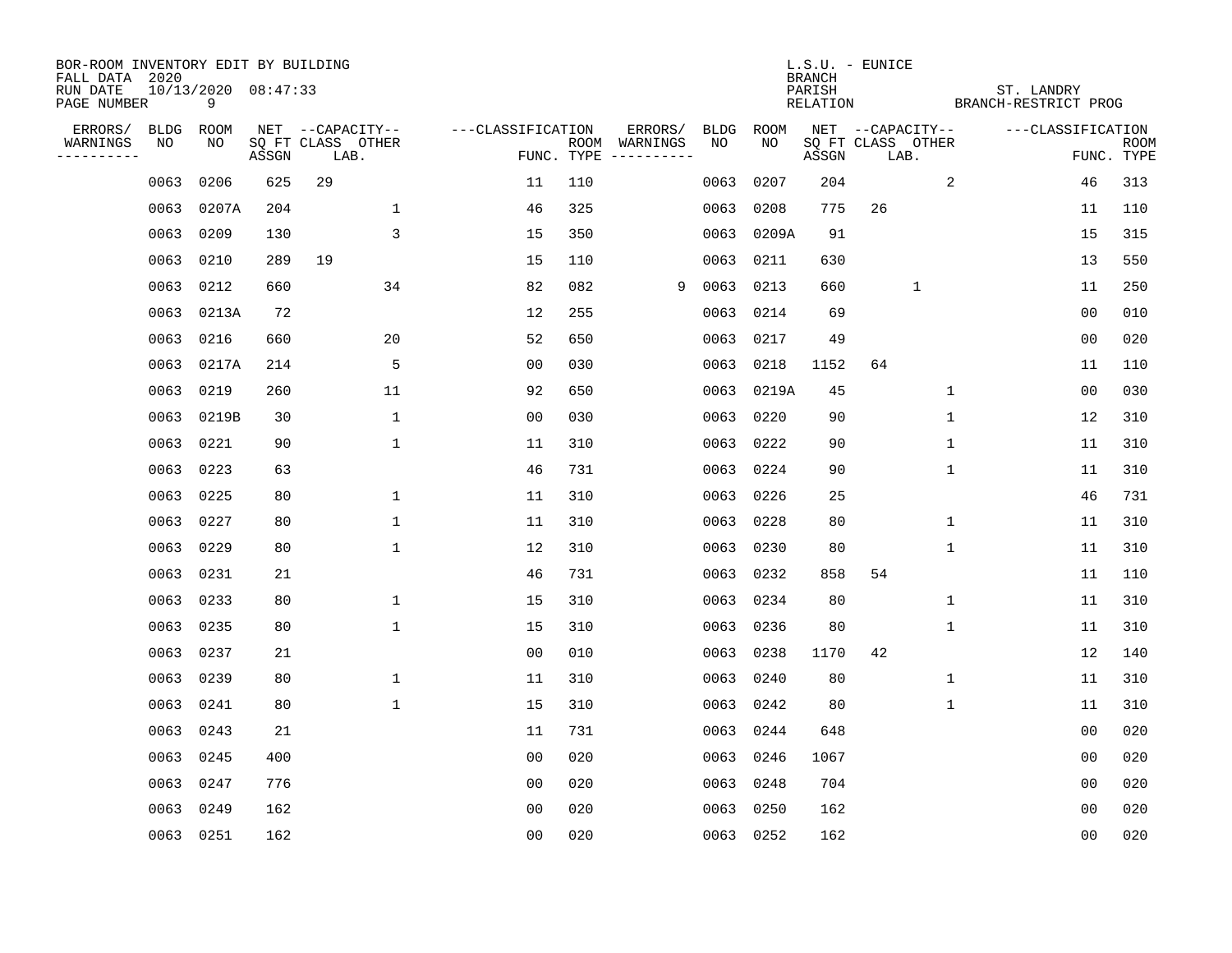| BOR-ROOM INVENTORY EDIT BY BUILDING<br>FALL DATA 2020 |             |                               |       |                           |                   |     |                                      |             |                                                                 | <b>BRANCH</b>      | $L.S.U.$ - EUNICE                                                                                                                                   |                                            |                    |
|-------------------------------------------------------|-------------|-------------------------------|-------|---------------------------|-------------------|-----|--------------------------------------|-------------|-----------------------------------------------------------------|--------------------|-----------------------------------------------------------------------------------------------------------------------------------------------------|--------------------------------------------|--------------------|
| RUN DATE<br>PAGE NUMBER                               |             | $10/13/2020$ $08:47:33$<br>10 |       |                           |                   |     |                                      |             |                                                                 | PARISH<br>RELATION |                                                                                                                                                     | ST. LANDRY<br>BRANCH-RESTRICT PROG         |                    |
| ERRORS/                                               | <b>BLDG</b> | ROOM                          |       | NET --CAPACITY--          | ---CLASSIFICATION |     | ERRORS/                              | <b>BLDG</b> | ROOM                                                            |                    | NET --CAPACITY--                                                                                                                                    | ---CLASSIFICATION                          |                    |
| WARNINGS<br>----------                                | NO          | NO                            | ASSGN | SQ FT CLASS OTHER<br>LAB. |                   |     | ROOM WARNINGS<br>FUNC. TYPE $------$ | NO          | NO                                                              | ASSGN              | SQ FT CLASS OTHER<br>LAB.                                                                                                                           |                                            | ROOM<br>FUNC. TYPE |
|                                                       | 0063        | 0253                          | 71    |                           | 00                | 020 |                                      | 0063        | 0254                                                            | 110                |                                                                                                                                                     | 00                                         | 020                |
|                                                       |             | 0063 0255                     | 60    |                           | 00                | 020 |                                      |             | 0063 0256                                                       | 85                 |                                                                                                                                                     | 0 <sub>0</sub>                             | 020                |
|                                                       |             | 0063 0257                     | 60    |                           | 00                | 020 |                                      |             | 0063 102A1                                                      | 336                |                                                                                                                                                     | 56                                         | 315                |
|                                                       |             | 0063 102D1                    | 221   | $\mathbf{1}$              | 46                | 325 |                                      |             | 0063 147B1                                                      | 40                 |                                                                                                                                                     | 63                                         | 731                |
|                                                       |             | 0063 M102K                    | 50    |                           | 0 <sub>0</sub>    | 030 |                                      |             | 0063 M107C                                                      | 56                 |                                                                                                                                                     | 0 <sub>0</sub>                             | 030                |
|                                                       |             | 0063 M148A                    | 224   |                           | 0 <sub>0</sub>    | 030 |                                      |             | 0063 M148B                                                      | 72                 |                                                                                                                                                     | 0 <sub>0</sub>                             | 030                |
|                                                       |             | 0063 M215A                    | 516   |                           | 0 <sub>0</sub>    | 030 |                                      |             | 0063 M215A1<br>TOTAL NUMBER CLASSROOMS<br>TOTAL NUMBER LABS 210 | 256                | TOTAL ASSIGNABLE & UNASSIGNABLE SQFT:<br>TOTAL NET ASSIGN SQ. FT. IN ROOM FILE<br>TOTAL NUMBER COMPUTER CLASSROOMS<br>TOTAL NUMBER SPECIAL LABS 220 | 00<br>46,619<br>31,785<br>7<br>3<br>1<br>1 | 030                |
|                                                       |             | 0064 H100                     | 702   |                           | 0 <sub>0</sub>    | 020 |                                      |             | 0064 H200                                                       | 632                |                                                                                                                                                     | 0 <sub>0</sub>                             | 020                |
|                                                       |             | 0064 H208                     | 128   |                           | 0 <sub>0</sub>    | 020 |                                      |             | 0064 M102                                                       | 51                 |                                                                                                                                                     | 0 <sub>0</sub>                             | 030                |
|                                                       |             | 0064 M103                     | 200   |                           | 00                | 030 |                                      |             | 0064 M112                                                       | 78                 |                                                                                                                                                     | 0 <sub>0</sub>                             | 030                |
|                                                       |             | 0064 M114                     | 224   |                           | 0 <sub>0</sub>    | 030 |                                      |             | 0064 M120                                                       | 1323               |                                                                                                                                                     | 0 <sub>0</sub>                             | 030                |
|                                                       |             | 0064 0101 13860               |       | 300                       | 93                | 520 |                                      |             | 0064 0101A                                                      | 325                |                                                                                                                                                     | 93                                         | 525                |
|                                                       |             | 0064 0101B                    | 87    |                           | 93                | 525 |                                      |             | 0064 0104                                                       | 98                 | 2                                                                                                                                                   | 93                                         | 660                |
|                                                       |             | 0064 0104A                    | 40    |                           | 93                | 665 |                                      |             | 0064 0105                                                       | 9112               | 40                                                                                                                                                  | 91                                         | 520                |
|                                                       |             | 0064 0105A                    | 94    | $\mathbf 1$               | 91                | 310 |                                      |             | 0064 0105B                                                      | 308                |                                                                                                                                                     | 91                                         | 525                |
|                                                       |             | 0064 0105C                    | 308   |                           | 91                | 525 |                                      |             | 0064 0106                                                       | 137                | 2                                                                                                                                                   | 93                                         | 313                |
|                                                       |             | 0064 0106A                    | 169   | $\mathbf{1}$              | 93                | 325 |                                      |             | 0064 0107                                                       | 247                | 3                                                                                                                                                   | 93                                         | 310                |
|                                                       |             | 0064 0108                     | 154   | 8                         | 0 <sub>0</sub>    | 030 |                                      |             | 0064 0109                                                       | 154                | 8                                                                                                                                                   | 0 <sub>0</sub>                             | 030                |
|                                                       |             | 0064 0110                     | 30    | 2                         | 91                | 520 |                                      |             | 0064 0111                                                       | 42                 |                                                                                                                                                     | 00                                         | 010                |
|                                                       |             | 0064 0113                     | 2124  | 25                        | 11                | 520 |                                      |             | 0064 0113A                                                      | 160                |                                                                                                                                                     | 91                                         | 525                |
|                                                       |             | 0064 0115                     | 605   | 30                        | 93                | 525 |                                      |             | 0064 0115A                                                      | 84                 |                                                                                                                                                     | 91                                         | 525                |
|                                                       |             | 0064 0115B                    | 137   | $\mathbf{1}$              | 00                | 030 |                                      |             | 0064 0115C                                                      | 98                 | 4                                                                                                                                                   | 91                                         | 525                |
|                                                       |             | 0064 0115D                    | 345   |                           | 91                | 525 |                                      |             | 0064 0115E                                                      | 50                 | $\mathbf 1$                                                                                                                                         | 91                                         | 525                |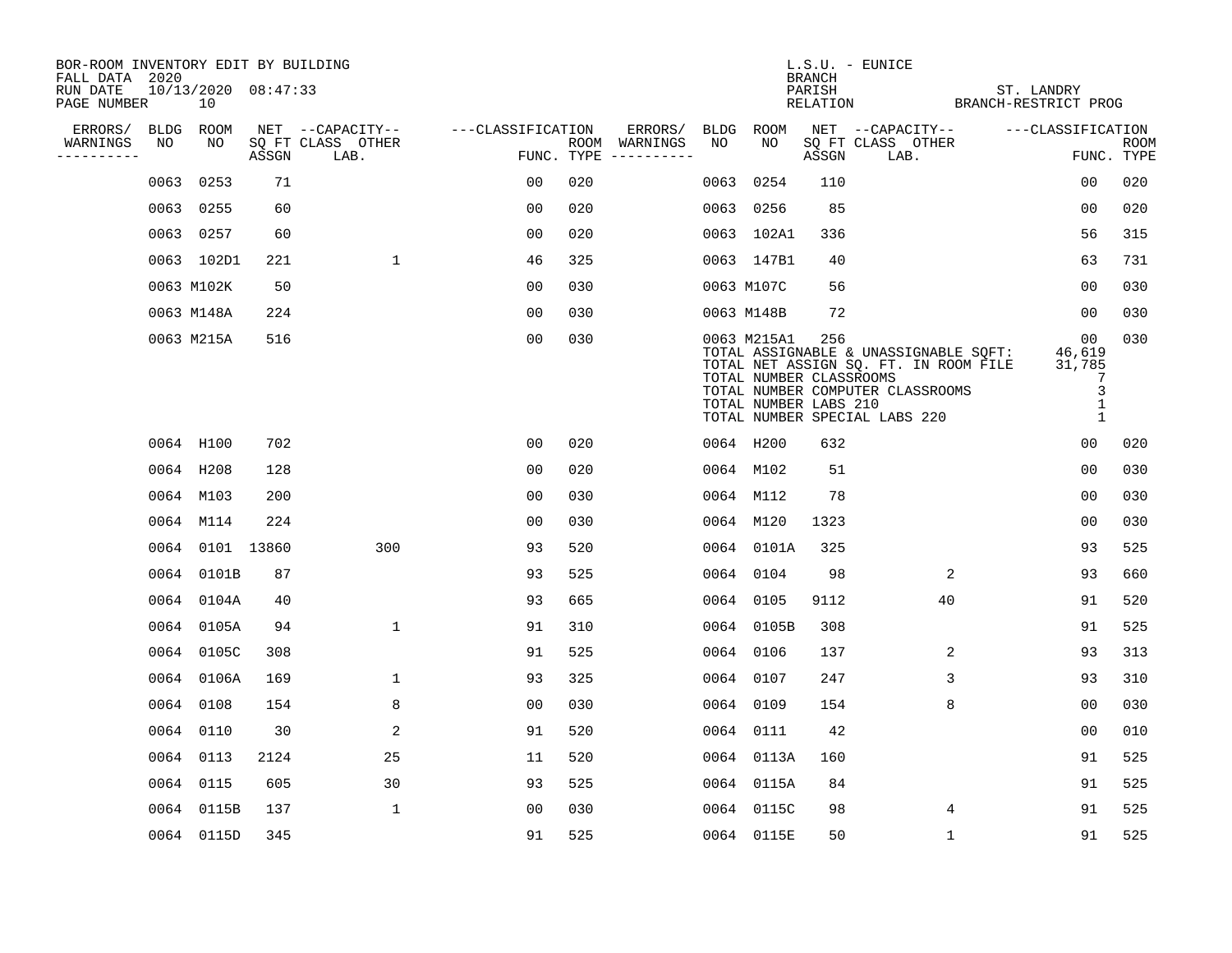| BOR-ROOM INVENTORY EDIT BY BUILDING<br>FALL DATA 2020 |     |                                        |      |                                   |                                                                                      |                                         |                                                                | BRANCH | L.S.U. - EUNICE                                                                                                                                     |                                                       |                 |             |
|-------------------------------------------------------|-----|----------------------------------------|------|-----------------------------------|--------------------------------------------------------------------------------------|-----------------------------------------|----------------------------------------------------------------|--------|-----------------------------------------------------------------------------------------------------------------------------------------------------|-------------------------------------------------------|-----------------|-------------|
| RUN DATE<br>PAGE NUMBER                               |     | 10/13/2020 08:47:33<br>$\overline{11}$ |      |                                   |                                                                                      |                                         |                                                                |        |                                                                                                                                                     | PARISH ST. LANDRY<br>RELATION BRANCH-RESTRICT PROG    |                 |             |
|                                                       |     |                                        |      |                                   | ERRORS/ BLDG ROOM NET --CAPACITY-- ----CLASSIFICATION                                |                                         |                                                                |        |                                                                                                                                                     | ERRORS/ BLDG ROOM NET --CAPACITY-- ----CLASSIFICATION |                 |             |
| WARNINGS<br>----------                                | NO. |                                        |      | NO SOFT CLASS OTHER<br>ASSGN LAB. | $\begin{array}{c} \begin{array}{c} \text{1.5} \\ \text{2.5} \end{array} \end{array}$ | ROOM WARNINGS NO<br>FUNC. TYPE $------$ | NO                                                             |        | SO FT CLASS OTHER<br>ASSGN LAB.                                                                                                                     |                                                       | FUNC. TYPE      | <b>ROOM</b> |
|                                                       |     | 0064 0115F                             | 66   |                                   | 00                                                                                   | 020                                     | 0064 0116                                                      | 345    |                                                                                                                                                     |                                                       | 93              | 525         |
|                                                       |     | 0064 0117                              | 2317 |                                   | 93                                                                                   | 520                                     | 0064 0117A                                                     | 160    |                                                                                                                                                     |                                                       | 93              | 731         |
|                                                       |     | 0064 0118                              | 861  | 30                                | 93                                                                                   | 525                                     | 0064 0118A                                                     | 84     | $\mathbf{1}$                                                                                                                                        |                                                       | 91              | 525         |
|                                                       |     | 0064 0118B                             | 121  | $\mathbf{1}$                      | 91                                                                                   | 525                                     | 0064 0118C                                                     | 186    | $4\overline{ }$                                                                                                                                     |                                                       | 91              | 525         |
|                                                       |     | 0064 0118D                             | 260  |                                   | 91                                                                                   | 525                                     | 0064 0119                                                      | 280    |                                                                                                                                                     |                                                       | 72              | 730         |
|                                                       |     | 0064 0201                              | 51   |                                   | 63                                                                                   | 731                                     | 0064 0202                                                      | 730    | 48                                                                                                                                                  |                                                       | 93              | 525         |
|                                                       |     | 0064 0203                              | 72   |                                   | 0 <sub>0</sub>                                                                       | 030                                     | 0064 0204                                                      | 1032   | 20                                                                                                                                                  |                                                       | 93              | 525         |
|                                                       |     | 0064 0205                              | 554  | 50                                | 93                                                                                   | 523                                     | 0064 0206                                                      | 100    | 1                                                                                                                                                   |                                                       | 93              | 310         |
|                                                       |     | 0064 0207                              | 88   |                                   | 00                                                                                   | 010                                     | 0064 0208A                                                     | 115    |                                                                                                                                                     |                                                       | 00              | 030         |
|                                                       |     | 0064 0208B                             | 85   | 3                                 | 93                                                                                   | 650                                     | 0064 0208C                                                     | 205    | $\mathbf{1}$                                                                                                                                        |                                                       | 00              | 030         |
|                                                       |     | 0064 0208D                             | 205  | $\mathbf{1}$                      | 00                                                                                   | 030                                     | 0064 0209                                                      | 167    | $\mathbf{1}$                                                                                                                                        |                                                       | 93              | 310         |
|                                                       |     | 0064 0209A                             | 244  | $\mathbf{1}$                      | 93                                                                                   | 325                                     | 0064 0209B                                                     | 100    | $\mathbf{1}$                                                                                                                                        |                                                       | 93              | 310         |
|                                                       |     | 0064 0209C                             | 21   |                                   | 93                                                                                   | 731                                     | 0064 0209D                                                     | 100    | $\mathbf{1}$                                                                                                                                        |                                                       | 93              | 325         |
|                                                       |     | 0064 H100A                             | 432  |                                   | 00                                                                                   | 020                                     | 0064 H100B                                                     | 332    |                                                                                                                                                     |                                                       | 00 <sub>o</sub> | 020         |
|                                                       |     | 0064 H100C                             | 560  |                                   | 00                                                                                   | 020                                     | 0064 M102A                                                     | 51     |                                                                                                                                                     |                                                       | 00              | 020         |
|                                                       |     | 0064 S200A                             | 144  |                                   | 0 <sub>0</sub>                                                                       | 020                                     | 0064 S200B<br>TOTAL NUMBER CLASSROOMS<br>TOTAL NUMBER LABS 210 | 144    | TOTAL ASSIGNABLE & UNASSIGNABLE SQFT:<br>TOTAL NET ASSIGN SQ. FT. IN ROOM FILE<br>TOTAL NUMBER COMPUTER CLASSROOMS<br>TOTAL NUMBER SPECIAL LABS 220 | 42,318<br>36,079                                      | 00              | 020         |
|                                                       |     | 0068 0100                              | 360  |                                   | 11                                                                                   | 215                                     | TOTAL NUMBER CLASSROOMS<br>TOTAL NUMBER LABS 210               |        | TOTAL ASSIGNABLE & UNASSIGNABLE SQFT:<br>TOTAL NET ASSIGN SQ. FT. IN ROOM FILE<br>TOTAL NUMBER COMPUTER CLASSROOMS<br>TOTAL NUMBER SPECIAL LABS 220 |                                                       | 360<br>360      |             |
|                                                       |     | 0096 0100                              | 434  |                                   | 11                                                                                   | 580                                     | TOTAL NUMBER CLASSROOMS                                        |        | TOTAL ASSIGNABLE & UNASSIGNABLE SQFT:<br>TOTAL NET ASSIGN SQ. FT. IN ROOM FILE                                                                      |                                                       | 434<br>434      |             |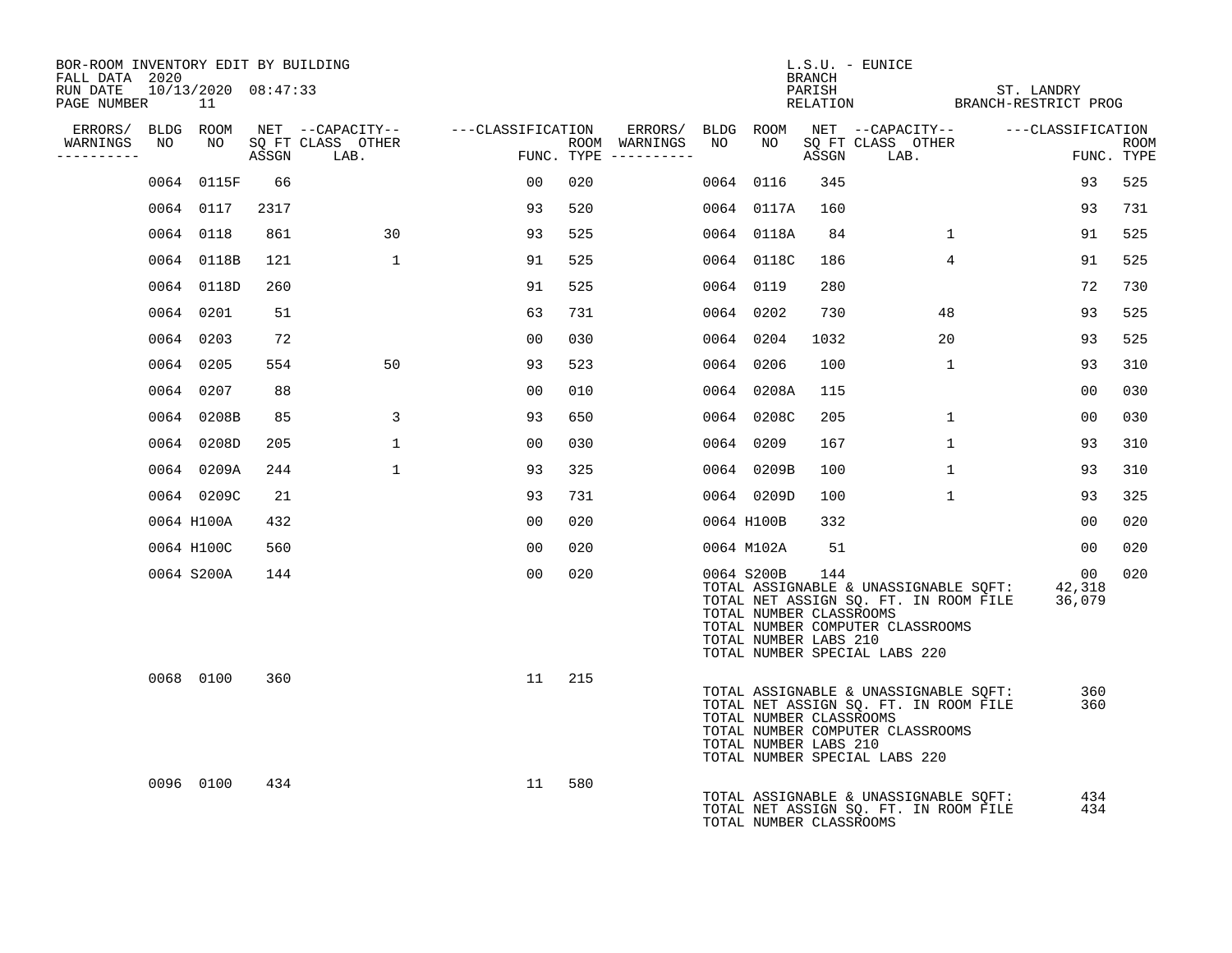| BOR-ROOM INVENTORY EDIT BY BUILDING<br>FALL DATA 2020<br>RUN DATE<br>PAGE NUMBER |           | 10/13/2020 08:47:33<br>12 |       |                                               |                   |     |                                                 |                 |                       | <b>BRANCH</b><br>PARISH<br>RELATION | L.S.U. - EUNICE                                                   | ST. LANDRY<br>BRANCH-RESTRICT PROG |                |             |
|----------------------------------------------------------------------------------|-----------|---------------------------|-------|-----------------------------------------------|-------------------|-----|-------------------------------------------------|-----------------|-----------------------|-------------------------------------|-------------------------------------------------------------------|------------------------------------|----------------|-------------|
| ERRORS/ BLDG ROOM<br>WARNINGS<br>---------                                       | NO        | NO                        | ASSGN | NET --CAPACITY--<br>SQ FT CLASS OTHER<br>LAB. | ---CLASSIFICATION |     | ERRORS/<br>ROOM WARNINGS<br>FUNC. TYPE $------$ | BLDG ROOM<br>NO | NO                    | ASSGN                               | NET --CAPACITY--<br>SQ FT CLASS OTHER<br>LAB.                     | ---CLASSIFICATION                  | FUNC. TYPE     | <b>ROOM</b> |
|                                                                                  |           |                           |       |                                               |                   |     |                                                 |                 | TOTAL NUMBER LABS 210 |                                     | TOTAL NUMBER COMPUTER CLASSROOMS<br>TOTAL NUMBER SPECIAL LABS 220 |                                    |                |             |
|                                                                                  | 0097      | 0101                      | 56    |                                               | 0 <sub>0</sub>    | 030 |                                                 |                 | 0097 0102             | 3960                                | 250                                                               |                                    | 31             | 610         |
|                                                                                  |           | 0097 0102A                | 95    | $\mathbf{1}$                                  | 31                | 535 |                                                 | 0097            | 0102B                 | 60                                  |                                                                   |                                    | 0 <sub>0</sub> | 030         |
|                                                                                  | 0097      | 0102C                     | 159   |                                               | 0 <sub>0</sub>    | 030 |                                                 | 0097            | 0102D                 | 8                                   |                                                                   |                                    | 63             | 615         |
|                                                                                  | 0097      | 0103                      | 484   | 20                                            | 12                | 110 |                                                 | 0097            | 0104                  | 252                                 | $\mathbf 1$                                                       |                                    | 46             | 313         |
|                                                                                  | 0097      | 0104A                     | 192   | $\mathbf 1$                                   | 46                | 313 |                                                 | 0097            | 0104B                 | 192                                 | $\mathbf 1$                                                       |                                    | 12             | 325         |
|                                                                                  | 0097      | 0104C                     | 192   | $\mathbf 1$                                   | 12                | 325 |                                                 | 0097            | 0104D                 | 128                                 |                                                                   |                                    | 46             | 731         |
|                                                                                  | 0097      | 0104E                     | 192   | $\mathbf 1$                                   | 12                | 325 |                                                 | 0097            | 0104F                 | 192                                 | $\mathbf 1$                                                       |                                    | 12             | 325         |
|                                                                                  | 0097      | 0104G                     | 192   | $\mathbf{1}$                                  | 12                | 325 |                                                 | 0097            | 0104H                 | 192                                 | $\mathbf 1$                                                       |                                    | 12             | 310         |
|                                                                                  | 0097      | 0105                      | 220   | 20                                            | 12                | 210 |                                                 | 0097            | 0105A                 | 214                                 | 10                                                                |                                    | 12             | 215         |
|                                                                                  | 0097      | 0105B                     | 323   | 7                                             | 12                | 210 |                                                 | 0097            | 0106                  | 172                                 |                                                                   |                                    | 12             | 315         |
|                                                                                  | 0097      | 0106A                     | 96    |                                               | 46                | 731 |                                                 | 0097            | 0107                  | 770                                 | 25                                                                |                                    | 12             | 210         |
|                                                                                  | 0097      | 0107A                     | 432   |                                               | 12                | 215 |                                                 | 0097            | 0108                  | 448                                 | 10                                                                |                                    | 92             | 350         |
|                                                                                  | 0097      | 0109                      | 84    |                                               | 0 <sub>0</sub>    | 010 |                                                 |                 | 0097 0110             | 80                                  |                                                                   |                                    | 00             | 030         |
|                                                                                  | 0097      | 0110A                     | 80    |                                               | 64                | 715 |                                                 | 0097            | 0111                  | 242                                 | 5                                                                 |                                    | 63             | 350         |
|                                                                                  | 0097      | 0112                      | 242   | 5                                             | 63                | 350 |                                                 | 0097 0113       |                       | 117                                 | 2                                                                 |                                    | 12             | 310         |
|                                                                                  | 0097      | 0114                      | 108   | $\mathbf{1}$                                  | 12                | 310 |                                                 | 0097            | 0115                  | 122                                 | $\mathbf{1}$                                                      |                                    | 12             | 310         |
|                                                                                  | 0097      | 0116                      | 130   | $\mathbf{1}$                                  | 12                | 310 |                                                 | 0097 0117       |                       | 130                                 | $\mathbf{1}$                                                      |                                    | 12             | 310         |
|                                                                                  | 0097      | 0118                      | 130   | $\mathbf 1$                                   | 12                | 310 |                                                 | 0097            | 0119                  | 132                                 | $\mathbf 1$                                                       |                                    | 12             | 310         |
|                                                                                  | 0097      | 0120                      | 130   | $\mathbf{1}$                                  | 11                | 310 |                                                 | 0097 0121       |                       | 130                                 | $\mathbf 1$                                                       |                                    | 12             | 310         |
|                                                                                  | 0097      | 0122                      | 120   |                                               | 12                | 731 |                                                 | 0097            | 0123                  | 379                                 | 18                                                                |                                    | 92             | 650         |
|                                                                                  | 0097 0124 |                           | 100   | 2                                             | 0 <sub>0</sub>    | 030 |                                                 |                 | 0097 0125             | 100                                 | 3                                                                 |                                    | 00             | 030         |
|                                                                                  | 0097      | 0126                      | 130   | $\mathbf 1$                                   | 12                | 310 |                                                 | 0097            | 0127                  | 130                                 | $\mathbf 1$                                                       |                                    | 12             | 310         |
|                                                                                  | 0097      | 0128                      | 132   | 2                                             | 12                | 310 |                                                 | 0097            | 0129                  | 123                                 | 1                                                                 |                                    | 12             | 310         |
|                                                                                  | 0097 0130 |                           | 130   | $\mathbf 1$                                   | 12                | 310 |                                                 |                 | 0097 0131             | 136                                 | $\mathbf 1$                                                       |                                    | 12             | 310         |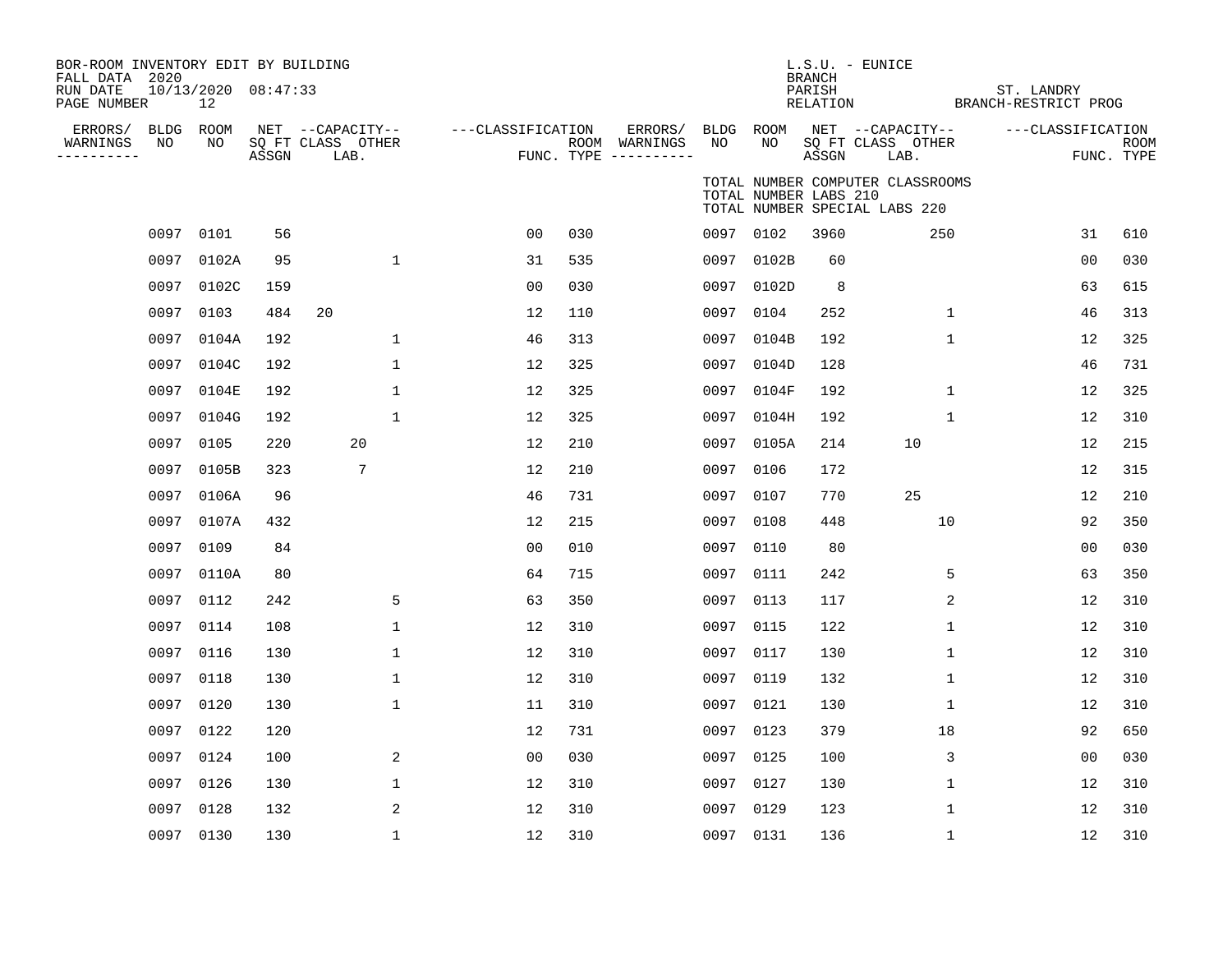| BOR-ROOM INVENTORY EDIT BY BUILDING<br>FALL DATA 2020 |           |                               |                            |    |                  |              |                   |     |                                      |      |                                                                | <b>BRANCH</b>      | $L.S.U. - EUNICE$                                                                                                                                                   |              |                                                                   |                    |
|-------------------------------------------------------|-----------|-------------------------------|----------------------------|----|------------------|--------------|-------------------|-----|--------------------------------------|------|----------------------------------------------------------------|--------------------|---------------------------------------------------------------------------------------------------------------------------------------------------------------------|--------------|-------------------------------------------------------------------|--------------------|
| RUN DATE<br>PAGE NUMBER                               |           | $10/13/2020$ $08:47:33$<br>13 |                            |    |                  |              |                   |     |                                      |      |                                                                | PARISH<br>RELATION |                                                                                                                                                                     |              | ST. LANDRY<br>BRANCH-RESTRICT PROG                                |                    |
| ERRORS/                                               |           | BLDG ROOM                     |                            |    | NET --CAPACITY-- |              | ---CLASSIFICATION |     | ERRORS/                              | BLDG | ROOM                                                           |                    | NET --CAPACITY--                                                                                                                                                    |              | ---CLASSIFICATION                                                 |                    |
| WARNINGS<br>----------                                | NO        | NO                            | SO FT CLASS OTHER<br>ASSGN |    | LAB.             |              |                   |     | ROOM WARNINGS<br>FUNC. TYPE $------$ | NO   | NO                                                             | ASSGN              | SQ FT CLASS OTHER<br>LAB.                                                                                                                                           |              |                                                                   | ROOM<br>FUNC. TYPE |
|                                                       | 0097      | 0132                          | 144                        |    |                  | $\mathbf 1$  | 12                | 310 |                                      | 0097 | 0133                                                           | 144                |                                                                                                                                                                     | 1            | 12                                                                | 310                |
|                                                       |           | 0097 0134                     | 144                        |    |                  | 1            | 12                | 310 |                                      |      | 0097 0135                                                      | 140                |                                                                                                                                                                     | 1            | 12                                                                | 310                |
|                                                       |           | 0097 0136                     | 140                        |    |                  | $\mathbf 1$  | 12                | 315 |                                      |      | 0097 0137                                                      | 123                |                                                                                                                                                                     | 1            | 12                                                                | 310                |
|                                                       | 0097 0138 |                               | 123                        |    |                  | $\mathbf{1}$ | 12                | 310 |                                      |      | 0097 0139                                                      | 123                |                                                                                                                                                                     | $\mathbf 1$  | 12                                                                | 310                |
|                                                       | 0097      | 0140                          | 130                        |    |                  | $\mathbf{1}$ | 12                | 310 |                                      |      | 0097 0141                                                      | 130                |                                                                                                                                                                     | $\mathbf{1}$ | 12                                                                | 310                |
|                                                       |           | 0097 0142                     | 676                        |    | 20               |              | 12                | 210 |                                      |      | 0097 0143                                                      | 432                | 27                                                                                                                                                                  |              | 12                                                                | 140                |
|                                                       |           | 0097 0143A                    | 140                        |    |                  |              | 63                | 730 |                                      |      | 0097 0144                                                      | 234                |                                                                                                                                                                     |              | 0 <sub>0</sub>                                                    | 030                |
|                                                       |           | 0097 0145                     | 288                        |    |                  | 6            | 0 <sub>0</sub>    | 030 |                                      |      | 0097 0146                                                      | 208                |                                                                                                                                                                     | 4            | 0 <sub>0</sub>                                                    | 030                |
|                                                       | 0097      | 0147                          | 240                        |    |                  |              | 0 <sub>0</sub>    | 030 |                                      |      | 0097 0147A                                                     | 169                |                                                                                                                                                                     |              | 0 <sub>0</sub>                                                    | 030                |
|                                                       | 0097      | 0201                          | 179                        |    |                  | 3            | 00                | 030 |                                      | 0097 | 0202                                                           | 693                | 25                                                                                                                                                                  |              | 11                                                                | 140                |
|                                                       | 0097      | 0203                          | 728                        |    | 20               |              | 12                | 260 |                                      | 0097 | 0203A                                                          | 130                |                                                                                                                                                                     |              | 12                                                                | 225                |
|                                                       | 0097      | 0204                          | 841                        |    | 20               |              | 12                | 270 |                                      | 0097 | 0204A                                                          | 150                |                                                                                                                                                                     | $\mathbf{1}$ | 12                                                                | 310                |
|                                                       | 0097      | 0204B                         | 494                        |    |                  |              | 12                | 731 |                                      | 0097 | 0205                                                           | 1384               | 35                                                                                                                                                                  |              | 44                                                                | 240                |
|                                                       | 0097      | 0206                          | 728                        |    | 20               |              | 12                | 260 |                                      | 0097 | 0207                                                           | 168                |                                                                                                                                                                     | $\mathbf 1$  | 12                                                                | 310                |
|                                                       | 0097      | 0208                          | 728                        |    | 20               |              | 12                | 260 |                                      | 0097 | 0209                                                           | 80                 |                                                                                                                                                                     |              | 0 <sub>0</sub>                                                    | 030                |
|                                                       | 0097      | 0210                          | 80                         |    |                  |              | 0 <sub>0</sub>    | 030 |                                      |      | 0097 0211                                                      | 225                |                                                                                                                                                                     |              | 0 <sub>0</sub>                                                    | 030                |
|                                                       | 0097      | 0212                          | 384                        |    |                  |              | 63                | 731 |                                      |      | 0097 0213                                                      | 728                | 20                                                                                                                                                                  |              | 12                                                                | 260                |
|                                                       | 0097      | 0214                          | 1317                       | 70 |                  |              | 12                | 110 |                                      |      | 0097 0215                                                      | 728                | 20                                                                                                                                                                  |              | 12                                                                | 260                |
|                                                       | 0097      | 0216                          | 1998 150                   |    |                  |              | 12                | 110 |                                      |      | 0097 0217                                                      | 456                |                                                                                                                                                                     |              | 63                                                                | 731                |
|                                                       | 0097      | 0218                          | 728                        |    | 20               |              | 12                | 260 |                                      |      | 0097 0219                                                      | 96                 |                                                                                                                                                                     |              | 00                                                                | 010                |
|                                                       | 0097      | 0220                          | 680                        | 30 |                  |              | 12                | 110 |                                      |      | 0097 0221                                                      | 255                |                                                                                                                                                                     |              | 0 <sub>0</sub>                                                    | 030                |
|                                                       |           | 0097 0222                     | 289                        |    |                  | 5            | 0 <sub>0</sub>    | 030 |                                      |      | 0097 105A1<br>TOTAL NUMBER CLASSROOMS<br>TOTAL NUMBER LABS 210 | 98                 | $\mathbf{1}$<br>TOTAL ASSIGNABLE & UNASSIGNABLE SQFT:<br>TOTAL NET ASSIGN SQ. FT. IN ROOM FILE<br>TOTAL NUMBER COMPUTER CLASSROOMS<br>TOTAL NUMBER SPECIAL LABS 220 |              | 12<br>30,651<br>27,669<br>4<br>$\boldsymbol{2}$<br>$\overline{4}$ | 215                |
|                                                       |           | 0100 0100                     | 3394                       |    |                  |              | 75                | 720 |                                      |      | 0100 0101                                                      | 46                 |                                                                                                                                                                     | $\mathbf{1}$ | 00                                                                | 030                |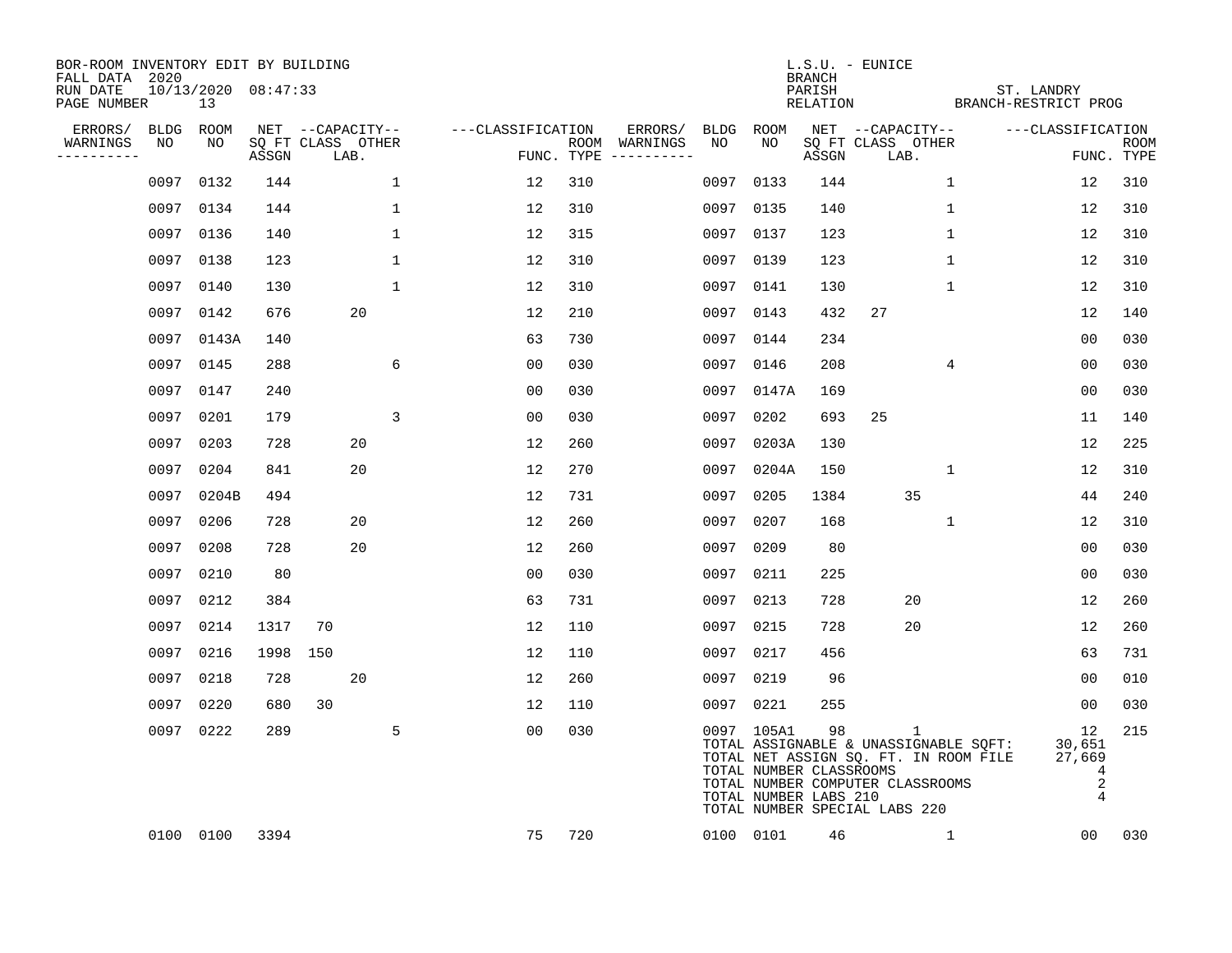| BOR-ROOM INVENTORY EDIT BY BUILDING<br>FALL DATA 2020 |    |           |                     |                                 |                                    |     |                                      |           |           | $L.S.U. - EUNICE$<br>BRANCH                      |                                                                                                                                                                                                             |                 |                    |
|-------------------------------------------------------|----|-----------|---------------------|---------------------------------|------------------------------------|-----|--------------------------------------|-----------|-----------|--------------------------------------------------|-------------------------------------------------------------------------------------------------------------------------------------------------------------------------------------------------------------|-----------------|--------------------|
| RUN DATE<br>PAGE NUMBER                               |    | 14        | 10/13/2020 08:47:33 |                                 |                                    |     |                                      |           |           | PARISH                                           | PARISH ST. LANDRY<br>RELATION BRANCH-RESTRICT PROG                                                                                                                                                          | ST. LANDRY      |                    |
| ERRORS/ BLDG ROOM                                     |    |           |                     |                                 | NET --CAPACITY-- ---CLASSIFICATION |     |                                      |           |           |                                                  | ERRORS/ BLDG ROOM NET --CAPACITY--    ---CLASSIFICATION                                                                                                                                                     |                 |                    |
| WARNINGS<br>----------                                | NO | NO        |                     | SQ FT CLASS OTHER<br>ASSGN LAB. | and the company                    |     | ROOM WARNINGS<br>FUNC. TYPE $------$ | NO        |           |                                                  | NO SQ FT CLASS OTHER<br>ASSGN LAB.                                                                                                                                                                          |                 | ROOM<br>FUNC. TYPE |
|                                                       |    | 0100 0102 | 247                 | 6                               | 75                                 | 315 |                                      |           |           | 0100 0103 1591                                   |                                                                                                                                                                                                             | 75              | 731                |
|                                                       |    | 0100 0104 | 709                 |                                 | 75                                 | 735 |                                      |           | 0100 0105 | TOTAL NUMBER CLASSROOMS<br>TOTAL NUMBER LABS 210 | 49 and $\overline{49}$<br>$\overline{1}$<br>TOTAL ASSIGNABLE & UNASSIGNABLE SQFT: 6,036<br>TOTAL NET ASSIGN SQ. FT. IN ROOM FILE 5,941<br>TOTAL NUMBER COMPUTER CLASSROOMS<br>TOTAL NUMBER SPECIAL LABS 220 | 00 030          |                    |
|                                                       |    | 0101 H100 | 740                 |                                 | 00                                 | 020 |                                      | 0101 M107 |           | 25                                               |                                                                                                                                                                                                             | 00 <sub>o</sub> | 030                |
|                                                       |    | 0101 M108 | 25                  |                                 | 00                                 | 030 |                                      | 0101 0101 |           | 676                                              | 30                                                                                                                                                                                                          | 63              | 310                |
|                                                       |    | 0101 0102 | 676                 | 30                              | 63                                 | 310 |                                      | 0101 0103 |           | 676                                              | 30                                                                                                                                                                                                          | 63              | 310                |
|                                                       |    | 0101 0104 | 676                 | 30                              | 63                                 | 310 |                                      | 0101 0105 |           | 240                                              | 6                                                                                                                                                                                                           | 00 <sub>o</sub> | 020                |
|                                                       |    | 0101 0106 | 240                 | 6                               | 0 <sub>0</sub>                     | 020 |                                      |           |           | TOTAL NUMBER CLASSROOMS<br>TOTAL NUMBER LABS 210 | TOTAL ASSIGNABLE & UNASSIGNABLE SQFT:<br>TOTAL NET ASSIGN SQ. FT. IN ROOM FILE<br>TOTAL NUMBER COMPUTER CLASSROOMS<br>TOTAL NUMBER SPECIAL LABS 220                                                         | 3,974<br>2,704  |                    |
|                                                       |    | 0107 H118 | 171                 |                                 | 00                                 | 020 |                                      | 0107 H119 |           | 50                                               |                                                                                                                                                                                                             | 0 <sub>0</sub>  | 020                |
|                                                       |    | 0107 M117 | 22                  |                                 | 00                                 | 030 |                                      | 0107 0101 |           | 192                                              | 3                                                                                                                                                                                                           | 0 <sub>0</sub>  | 030                |
|                                                       |    | 0107 0102 | 190                 | 3                               | 00                                 | 030 |                                      | 0107 0103 |           | 95                                               |                                                                                                                                                                                                             | 00              | 030                |
|                                                       |    | 0107 0104 | 94                  |                                 | 93                                 | 525 |                                      | 0107 0105 |           | 143                                              | $4\overline{ }$                                                                                                                                                                                             | 00              | 020                |
|                                                       |    | 0107 0106 | 68                  |                                 | 93                                 | 525 |                                      | 0107 0107 |           | 47                                               |                                                                                                                                                                                                             | 0 <sub>0</sub>  | 020                |
|                                                       |    | 0107 0108 | 33                  |                                 | 00                                 | 030 |                                      | 0107 0109 |           | 60                                               |                                                                                                                                                                                                             | 00              | 030                |
|                                                       |    | 0107 0111 | 119                 | $4\overline{ }$                 | 93                                 | 525 |                                      | 0107 0112 |           | 47                                               | $\mathbf{1}$                                                                                                                                                                                                | 00              | 020                |
|                                                       |    | 0107 0113 | 64                  |                                 | 93                                 | 525 |                                      | 0107 0114 |           | 55                                               |                                                                                                                                                                                                             | 00              | 030                |
|                                                       |    | 0107 0116 | 77                  | 4                               | 93                                 | 525 |                                      | 0107 0120 |           | 454                                              | 26                                                                                                                                                                                                          | 93              | 525                |
|                                                       |    | 0107 0122 | 276                 | 3                               | 00                                 | 030 |                                      | 0107 0124 |           | 229                                              | 3                                                                                                                                                                                                           | 00              | 030                |
|                                                       |    | 0107 0125 | 873                 | 45                              | 93                                 | 525 |                                      |           |           | TOTAL NUMBER CLASSROOMS                          | TOTAL ASSIGNABLE & UNASSIGNABLE SQFT:<br>TOTAL NET ASSIGN SQ. FT. IN ROOM FILE                                                                                                                              | 3,359<br>1,749  |                    |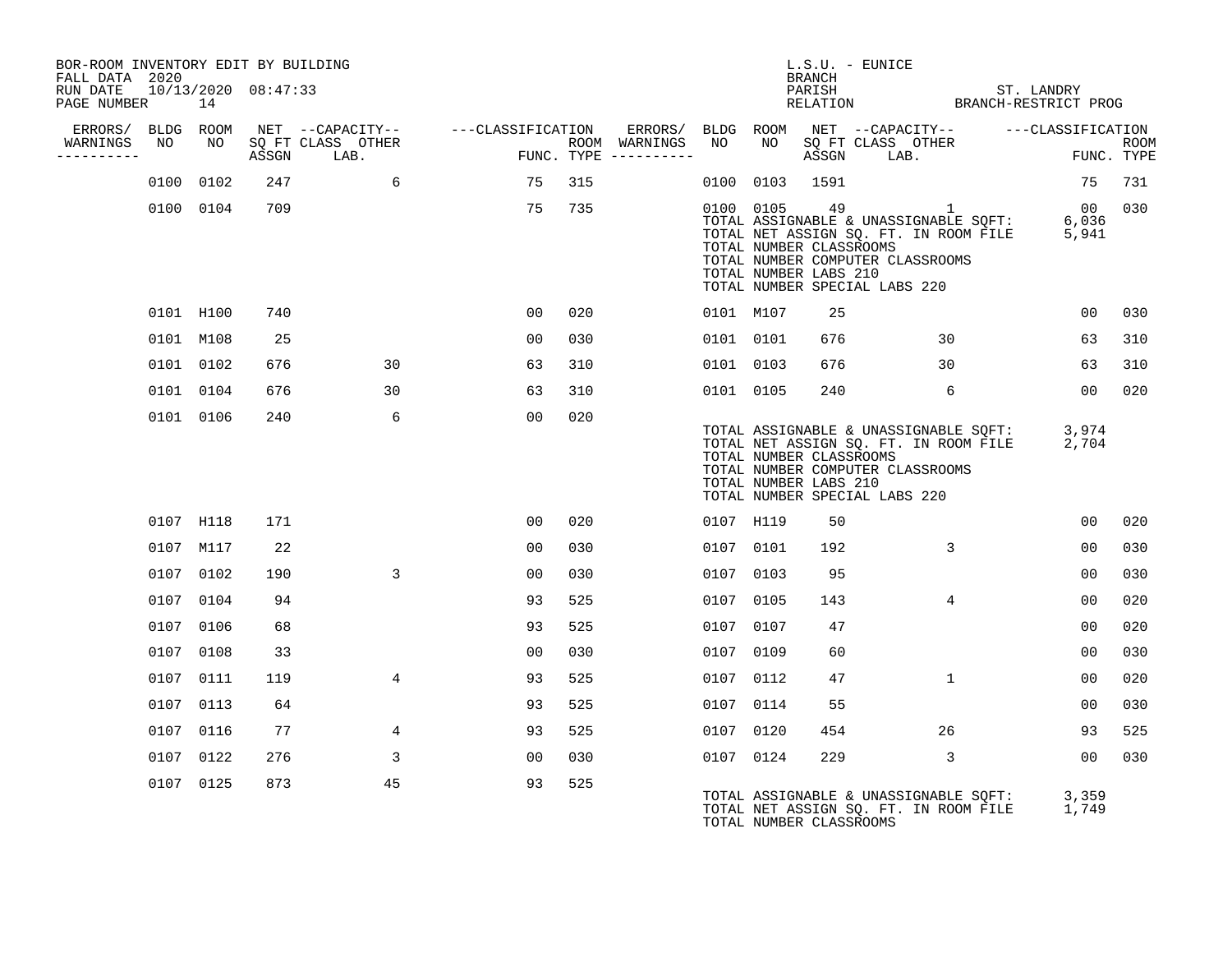| BOR-ROOM INVENTORY EDIT BY BUILDING<br>FALL DATA 2020<br>RUN DATE<br>PAGE NUMBER |    | $10/13/2020$ $08:47:33$<br>15 |       |                                               |                   |     |                                                 |                 |                       | <b>BRANCH</b><br>PARISH<br>RELATION | $L.S.U. - EUNICE$                                                 |             | BRANCH-RESTRICT PROG | ST. LANDRY |                                 |      |
|----------------------------------------------------------------------------------|----|-------------------------------|-------|-----------------------------------------------|-------------------|-----|-------------------------------------------------|-----------------|-----------------------|-------------------------------------|-------------------------------------------------------------------|-------------|----------------------|------------|---------------------------------|------|
| ERRORS/ BLDG ROOM<br>WARNINGS<br>----------                                      | NO | NO                            | ASSGN | NET --CAPACITY--<br>SQ FT CLASS OTHER<br>LAB. | ---CLASSIFICATION |     | ERRORS/<br>ROOM WARNINGS<br>FUNC. TYPE $------$ | BLDG ROOM<br>NO | NO.                   | ASSGN                               | NET --CAPACITY--<br>SQ FT CLASS OTHER<br>LAB.                     |             |                      |            | ---CLASSIFICATION<br>FUNC. TYPE | ROOM |
|                                                                                  |    |                               |       |                                               |                   |     |                                                 |                 | TOTAL NUMBER LABS 210 |                                     | TOTAL NUMBER COMPUTER CLASSROOMS<br>TOTAL NUMBER SPECIAL LABS 220 |             |                      |            |                                 |      |
|                                                                                  |    | 0111 E100                     | 52    |                                               | 0 <sub>0</sub>    | 020 |                                                 | 0111 E200       |                       | 52                                  |                                                                   |             |                      |            | 0 <sub>0</sub>                  | 020  |
|                                                                                  |    | 0111 H100                     | 4738  |                                               | 0 <sub>0</sub>    | 020 |                                                 | 0111 H200       |                       | 3665                                |                                                                   |             |                      |            | 0 <sub>0</sub>                  | 020  |
|                                                                                  |    | 0111 M102                     | 56    |                                               | 00                | 030 |                                                 | 0111 M106       |                       | 96                                  |                                                                   |             |                      |            | 0 <sub>0</sub>                  | 030  |
|                                                                                  |    | 0111 M119                     | 43    |                                               | 00                | 030 |                                                 | 0111 M203       |                       | 72                                  |                                                                   |             |                      |            | 0 <sub>0</sub>                  | 030  |
|                                                                                  |    | 0111 M207                     | 27    |                                               | 00                | 030 |                                                 | 0111 0101       |                       | 318                                 |                                                                   | 2           |                      |            | 14                              | 313  |
|                                                                                  |    | 0111 0101A                    | 145   | $\mathbf{1}$                                  | 14                | 310 |                                                 |                 | 0111 0101B            | 146                                 |                                                                   | 1           |                      |            | 14                              | 310  |
|                                                                                  |    | 0111 0101C                    | 22    |                                               | 14                | 731 |                                                 |                 | 0111 0101D            | 198                                 |                                                                   | $\mathbf 1$ |                      |            | 11                              | 310  |
|                                                                                  |    | 0111 0101E                    | 228   |                                               | 14                | 315 |                                                 |                 | 0111 0101F            | 236                                 |                                                                   | 10          |                      |            | 14                              | 350  |
|                                                                                  |    | 0111 0101G                    | 100   |                                               | 00                | 020 |                                                 | 0111 0103       |                       | 142                                 |                                                                   |             |                      |            | 72                              | 730  |
|                                                                                  |    | 0111 0104                     | 76    |                                               | 00                | 010 |                                                 | 0111 0105       |                       | 460                                 |                                                                   |             |                      |            | 00                              | 020  |
|                                                                                  |    | 0111 0105A                    | 80    | $\mathbf 1$                                   | 00                | 030 |                                                 |                 | 0111 0105B            | 52                                  |                                                                   | 1           |                      |            | 00                              | 030  |
|                                                                                  |    | 0111 0105C                    | 112   | 2                                             | 11                | 310 |                                                 |                 | 0111 0105D            | 318                                 |                                                                   | 5           |                      |            | 63                              | 650  |
|                                                                                  |    | 0111 0105E                    | 116   | 2                                             | 11                | 310 |                                                 |                 | 0111 0105F            | 116                                 |                                                                   | 2           |                      |            | 11                              | 310  |
|                                                                                  |    | 0111 0105G                    | 113   | 2                                             | 12                | 310 |                                                 |                 | 0111 0105H            | 113                                 |                                                                   | 2           |                      |            | 11                              | 310  |
|                                                                                  |    | 0111 0105I                    | 105   | 2                                             | 11                | 310 |                                                 |                 | 0111 0105J            | 116                                 |                                                                   | 2           |                      |            | 11                              | 315  |
|                                                                                  |    | 0111 0105K                    | 106   | 2                                             | 11                | 310 |                                                 |                 | 0111 0105L            | 115                                 |                                                                   | 2           |                      |            | 12                              | 310  |
|                                                                                  |    | 0111 0105M                    | 116   | 2                                             | 93                | 310 |                                                 |                 | 0111 0105N            | 123                                 |                                                                   | 2           |                      |            | 11                              | 310  |
|                                                                                  |    | 0111 01050                    | 121   | 2                                             | 93                | 310 |                                                 | 0111 0107       |                       | 336                                 | 18                                                                |             |                      |            | 11                              | 110  |
|                                                                                  |    | 0111 0108                     | 105   |                                               | 72                | 730 |                                                 | 0111 0109       |                       | 1831                                |                                                                   | 98          |                      |            | 11                              | 610  |
|                                                                                  |    | 0111 0109A                    | 60    |                                               | 11                | 115 |                                                 | 0111 0110       |                       | 1204                                | 71                                                                |             |                      |            | 11                              | 110  |
|                                                                                  |    | 0111 0111                     | 1204  | 71                                            | 11                | 110 |                                                 | 0111 0112       |                       | 1204                                | 71                                                                |             |                      |            | 11                              | 110  |
|                                                                                  |    | 0111 0113                     | 1204  | 71                                            | 11                | 110 |                                                 | 0111 0114       |                       | 222                                 |                                                                   | 4           |                      |            | 00                              | 030  |
|                                                                                  |    | 0111 0115                     | 220   | 4                                             | 0 <sub>0</sub>    | 030 |                                                 | 0111 0116       |                       | 2130                                |                                                                   | 113         |                      |            | 11                              | 610  |
|                                                                                  |    | 0111 0116A                    | 60    |                                               | 11                | 115 |                                                 | 0111 0117       |                       | 1115                                |                                                                   | 40          |                      |            | 14                              | 220  |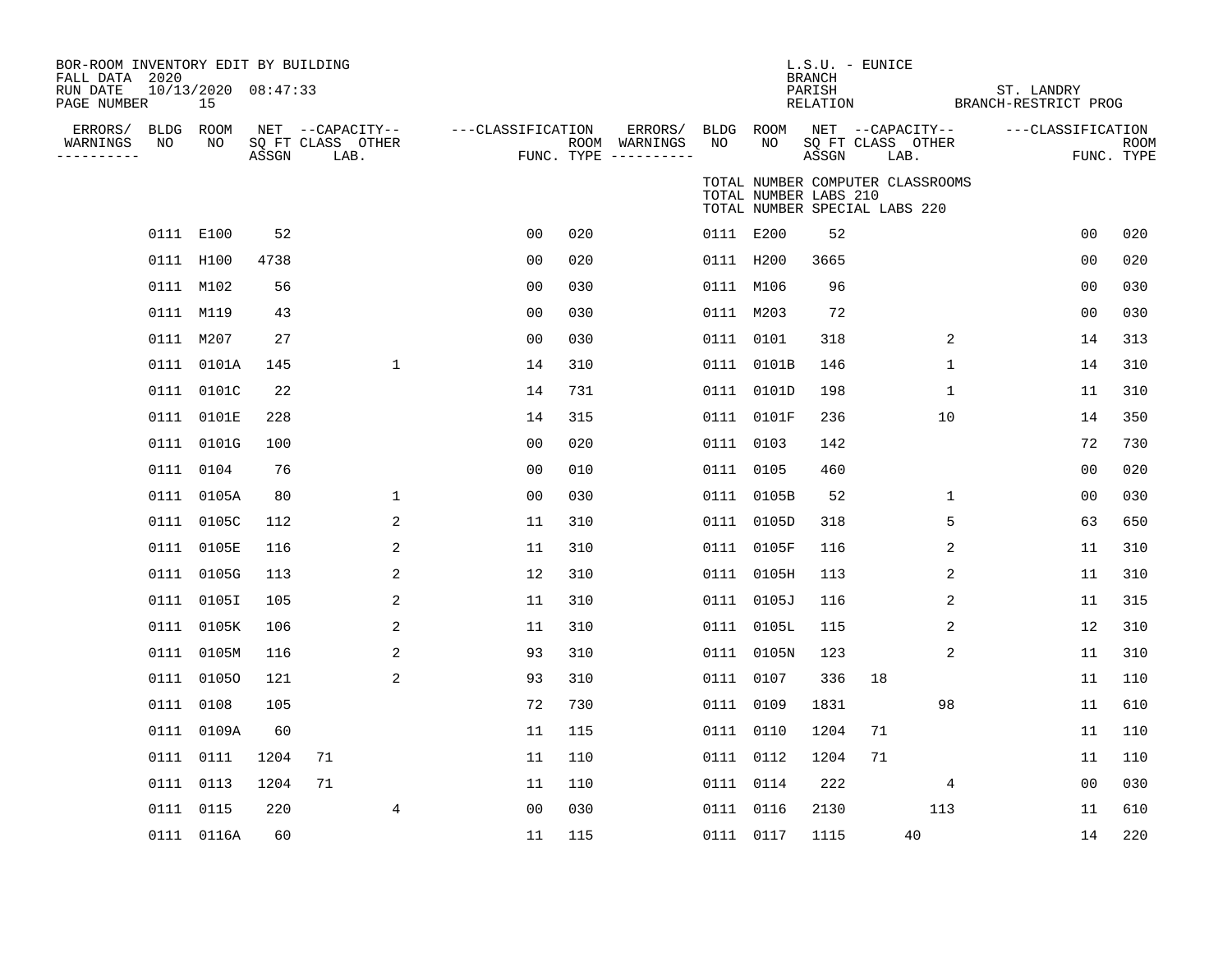| BOR-ROOM INVENTORY EDIT BY BUILDING<br>FALL DATA 2020 |      |                           |       |                           |              |                   |     |                                      |      |                                                                           | <b>BRANCH</b> | L.S.U. - EUNICE   |              |                                                                                |                                  |                    |
|-------------------------------------------------------|------|---------------------------|-------|---------------------------|--------------|-------------------|-----|--------------------------------------|------|---------------------------------------------------------------------------|---------------|-------------------|--------------|--------------------------------------------------------------------------------|----------------------------------|--------------------|
| RUN DATE<br>PAGE NUMBER                               |      | 10/13/2020 08:47:33<br>16 |       |                           |              |                   |     |                                      |      |                                                                           | PARISH        |                   |              | ST. LANDRY<br>RELATION BRANCH-RESTRICT PROG                                    |                                  |                    |
| ERRORS/                                               | BLDG | ROOM                      |       | NET --CAPACITY--          |              | ---CLASSIFICATION |     | ERRORS/                              | BLDG | ROOM                                                                      |               | NET --CAPACITY--  |              |                                                                                | ---CLASSIFICATION                |                    |
| WARNINGS<br>----------                                | NO   | NO                        | ASSGN | SQ FT CLASS OTHER<br>LAB. |              |                   |     | ROOM WARNINGS<br>FUNC. TYPE $------$ | NO   | NO                                                                        | ASSGN         | SQ FT CLASS OTHER | LAB.         |                                                                                |                                  | ROOM<br>FUNC. TYPE |
|                                                       |      | 0111 0117A                | 180   |                           |              | 14                | 225 |                                      |      | 0111 0117B                                                                | 152           |                   |              |                                                                                | 14                               | 225                |
|                                                       |      | 0111 0118                 | 1495  | 45                        |              | 14                | 220 |                                      |      | 0111 0118A                                                                | 294           |                   |              |                                                                                | 14                               | 225                |
|                                                       |      | 0111 0201                 | 1172  | 34                        |              | 44                | 240 |                                      | 0111 | 0202                                                                      | 72            |                   |              |                                                                                | 0 <sub>0</sub>                   | 030                |
|                                                       |      | 0111 0204                 | 742   |                           | 6            | 64                | 310 |                                      | 0111 | 0204A                                                                     | 257           |                   | 10           |                                                                                | 64                               | 350                |
|                                                       |      | 0111 0204B                | 119   |                           |              | 64                | 315 |                                      |      | 0111 0204C                                                                | 303           |                   | 4            |                                                                                | 64                               | 550                |
|                                                       |      | 0111 0204D                | 188   |                           | $\mathbf{1}$ | 64                | 325 |                                      |      | 0111 0204E                                                                | 215           |                   |              |                                                                                | 64                               | 731                |
|                                                       |      | 0111 0204F                | 117   |                           | $\mathbf{1}$ | 64                | 310 |                                      |      | 0111 0204G                                                                | 120           |                   | $\mathbf{1}$ |                                                                                | 64                               | 310                |
|                                                       |      | 0111 0204H                | 454   |                           | $\mathbf{1}$ | 64                | 710 |                                      |      | 0111 0204I                                                                | 119           |                   | $\mathbf 1$  |                                                                                | 64                               | 310                |
|                                                       |      | 0111 0204J                | 193   |                           | 3            | 64                | 715 |                                      |      | 0111 0204K                                                                | 120           |                   | $\mathbf{1}$ |                                                                                | 64                               | 310                |
|                                                       |      | 0111 0204L                | 119   |                           | $\mathbf{1}$ | 64                | 310 |                                      | 0111 | 0205                                                                      | 803           |                   | 21           |                                                                                | 43                               | 550                |
|                                                       |      | 0111 0206                 | 205   |                           | 2            | 33                | 530 |                                      |      | 0111 0206A                                                                | 13            |                   |              |                                                                                | 0 <sub>0</sub>                   | 030                |
|                                                       |      | 0111 0208                 | 48    |                           | 1            | 00                | 030 |                                      |      | 0111 0209                                                                 | 58            |                   | $\mathbf{1}$ |                                                                                | 00                               | 030                |
|                                                       |      | 0111 0210                 | 1204  | 63                        |              | 11                | 110 |                                      |      | 0111 0211                                                                 | 1204          | 64                |              |                                                                                | 11                               | 110                |
|                                                       |      | 0111 0212                 | 1204  | 64                        |              | 11                | 110 |                                      |      | 0111 0213                                                                 | 1204          | 63                |              |                                                                                | 11                               | 110                |
|                                                       |      | 0111 0215                 | 214   |                           | 4            | 0 <sub>0</sub>    | 030 |                                      |      | 0111 0216                                                                 | 228           |                   | 4            |                                                                                | 0 <sub>0</sub>                   | 030                |
|                                                       |      | 0111 0217                 | 49    |                           |              | 0 <sub>0</sub>    | 010 |                                      |      | 0111 0218                                                                 | 1002          |                   | 30           |                                                                                | 12                               | 220                |
|                                                       |      | 0111 0218A                | 259   |                           |              | 12                | 225 |                                      |      | 0111 0219                                                                 | 490           | 16                |              |                                                                                | 12                               | 140                |
|                                                       |      | 0111 0220                 | 1647  | 32                        |              | 11                | 140 |                                      |      | 0111 0220A                                                                | 249           |                   |              |                                                                                | 11                               | 731                |
|                                                       |      | 0111 H100A                | 115   |                           |              | 0 <sub>0</sub>    | 020 |                                      |      | 0111 H100B                                                                | 115           |                   |              |                                                                                | 0 <sub>0</sub>                   | 020                |
|                                                       |      | 0111 H100E                | 158   |                           |              | 0 <sub>0</sub>    | 020 |                                      |      | 0111 H100I                                                                | 209           |                   |              |                                                                                | 0 <sub>0</sub>                   | 020                |
|                                                       |      | 0111 M100A                | 537   |                           |              | 0 <sub>0</sub>    | 030 |                                      |      | 0111 M100B                                                                | 396           |                   |              |                                                                                | 0 <sub>0</sub>                   | 030                |
|                                                       |      | 0111 S100A                | 289   |                           |              | 0 <sub>0</sub>    | 020 |                                      |      | 0111 S100B                                                                | 104           |                   |              |                                                                                | 00                               | 020                |
|                                                       |      | 0111 S200A                | 305   |                           |              | 0 <sub>0</sub>    | 020 |                                      |      | 0111 S200B<br>TOTAL NUMBER CLASSROOMS<br>TOTAL NUMBER COMPUTER CLASSROOMS | 305           |                   |              | TOTAL ASSIGNABLE & UNASSIGNABLE SQFT:<br>TOTAL NET ASSIGN SQ. FT. IN ROOM FILE | 00<br>42,634<br>29,408<br>9<br>2 | 020                |

TOTAL NUMBER LABS 210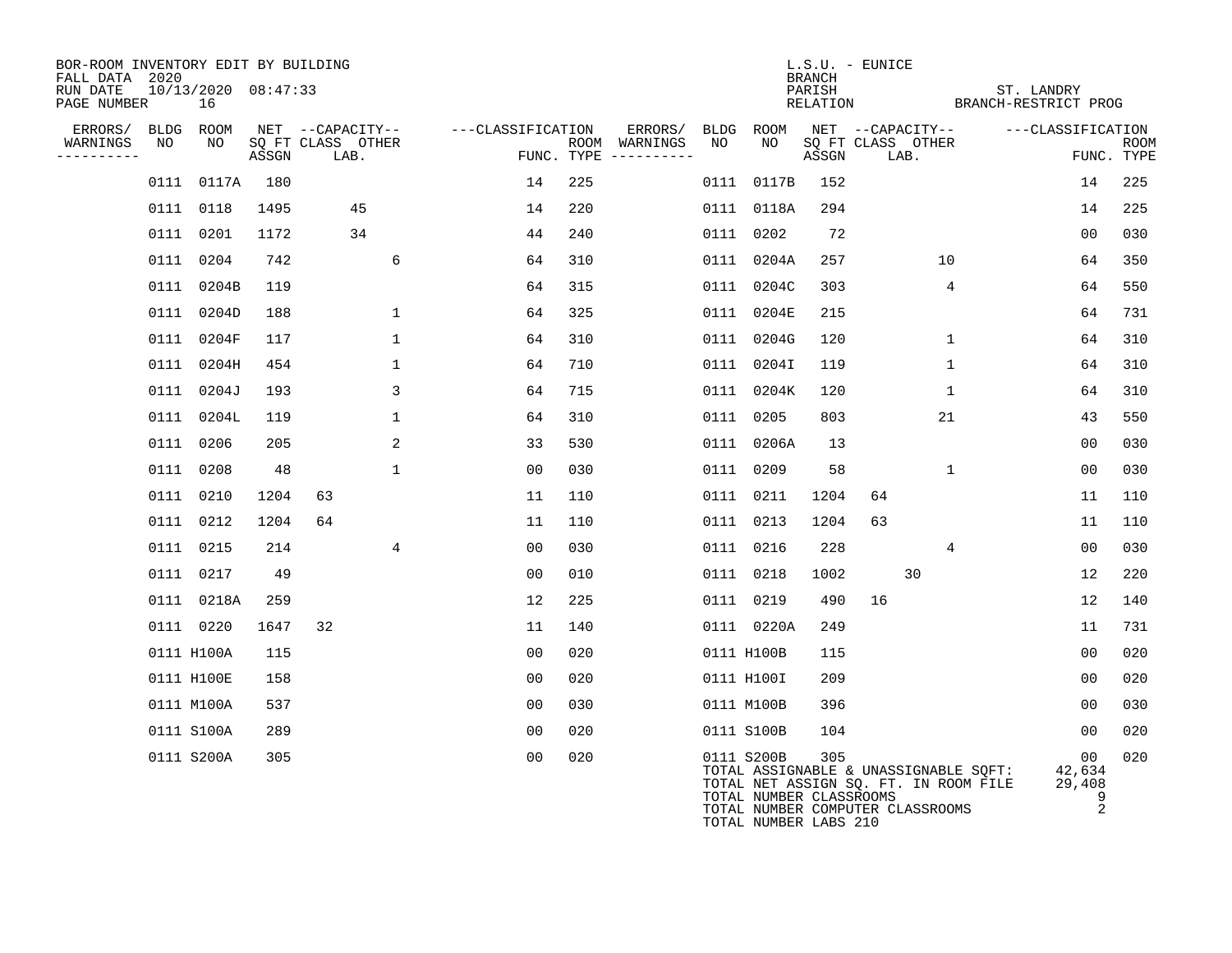| BOR-ROOM INVENTORY EDIT BY BUILDING |      |      |                     |                   |                   |      |                     |      |      |                      | L.S.U. - EUNICE               |                      |             |
|-------------------------------------|------|------|---------------------|-------------------|-------------------|------|---------------------|------|------|----------------------|-------------------------------|----------------------|-------------|
| FALL DATA                           | 2020 |      |                     |                   |                   |      |                     |      |      | <b>BRANCH</b>        |                               |                      |             |
| RUN DATE                            |      |      | 10/13/2020 08:47:33 |                   |                   |      |                     |      |      | PARISH               |                               | ST. LANDRY           |             |
| PAGE NUMBER                         |      | 17   |                     |                   |                   |      |                     |      |      | RELATION             |                               | BRANCH-RESTRICT PROG |             |
| ERRORS/                             | BLDG | ROOM | NET                 | --CAPACITY--      | ---CLASSIFICATION |      | ERRORS/             | BLDG | ROOM | $\operatorname{NET}$ | --CAPACITY--                  | ---CLASSIFICATION    |             |
| WARNINGS                            | NO   | NO   |                     | SO FT CLASS OTHER |                   | ROOM | WARNINGS            | NO   | NO   |                      | SO FT CLASS OTHER             |                      | <b>ROOM</b> |
|                                     |      |      | ASSGN               | LAB.              |                   |      | FUNC. TYPE $------$ |      |      | ASSGN                | LAB.                          |                      | FUNC. TYPE  |
|                                     |      |      |                     |                   |                   |      |                     |      |      |                      | TOTAL NUMBER SPECIAL LABS 220 |                      |             |